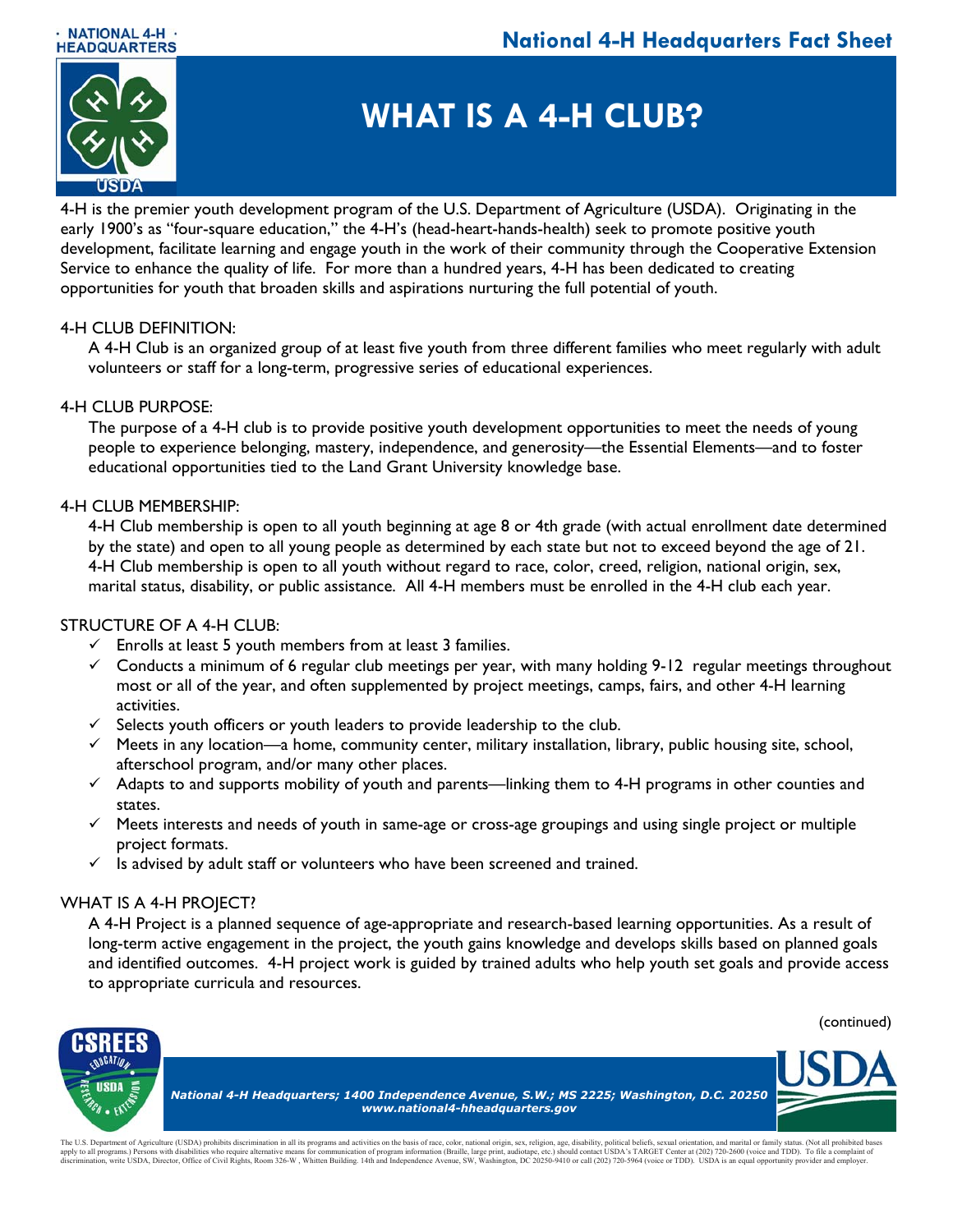## THE EDUCATIONAL AND YOUTH DEVELOPMENT PRINCIPLES OF A 4-H CLUB:

- $\checkmark$  Uses experiential learning—learning by doing—as a primary teaching approach.
- $\checkmark$  Must have programming that shows evidence of promoting the Essential Elements of 4-H Youth Development.
- $\checkmark$  Includes planned opportunities to learn and apply life skills such as leadership, citizenship, community service and public speaking.
- $\checkmark$  Provides individual project experiences to develop in-depth knowledge about science, engineering and technology; citizenship; and healthy living.
- $\checkmark$  Provides programs, curricula, and procedures that are based in research and are developmentally appropriate.
- $\checkmark$  Provides members and volunteers access to resources of land-grant universities and to county, state, and national 4-H opportunities.
- $\checkmark$  Fosters youth-adult partnerships that encourage active involvement and participation by youth and adults.
- $\checkmark$  Provides safe and healthy physical and emotional environments.
- $\checkmark$  Offers projects in a wide range of subject matter areas relevant to the Land Grant University knowledge base to meet youth needs and interests.

## PROGRAM MANAGEMENT AND IMPLEMENTATION FOR A 4-H CLUB:

## A 4-H Club:

- 1. Selects its own club name. Club names must (for additional information please see the Fact Sheet on Naming 4-H Clubs/Units at http://www.national4-hheadquarters.gov/):
	- a. Be specific to the 4-H club or organization either through a unique name or by identifying the county or location. Not be overtly religious or represent the beliefs of one denomination over another;
	- b. Not imply that membership is limited or exclusive; and
	- c. Not be offensive or generally seen as demeaning to any group protected by equal opportunity regulations.
- 2. Develops a set of by-laws or rules approved by the members to govern the club.
- 3. Develops an annual educational plan.
- 4. Keeps records of their meetings and finances.
- 5. Complies with applicable state, Land Grant University and National 4-H Headquarters' policies.

## CHARTERING 4-H CLUBS:

A 4-H club must be chartered by National 4-H Headquarters at the U.S. Department of Agriculture and the appropriate State 4-H Program office in order to be recognized as part of 4-H, authorized to use the 4-H Name and Emblem, and to be eligible for tax exempt status. State 4-H offices should maintain documentation on the issuance of Charters to 4-H clubs in their states. The decision whether or not to charter a potential club or group is at the discretion of the State 4-H Program office and will not be reviewed by National 4-H Headquarters.

### 4-H NAME & EMBLEM:

The 4-H Name & Emblem is officially protected by the United States government under Title 18 U.S. Code 707. The situations in which it may be used, the manner in which it may be displayed, and the text style and colors required for its reproduction are all specified. 4-H clubs must meet these standards when using the 4-H name and emblem. Guidelines for using the 4-H Name and Emblem can be found on the National 4-H Headquarters website at http://www.national4-hheadquarters.gov/.

### FISCAL & TAX ISSUES FOR 4-H CLUBS:

Chartered 4-H Clubs may be granted an exemption for paying taxes on income generated by the club in the name of 4-H and intended to benefit the club or 4-H overall. If the club raises funds, it must have a federal EIN number for the club and accounting systems in place for the funds and needs to request inclusion under the federal 4-H tax exempt status. These clubs are also required to electronically file a 990-N with the IRS each year, even if they do not raise funds in that year. Information on 4-H tax exempt filing requirements and applications can be found on the National 4-H Headquarters website at http://www.national4-hheadquarters.gov/.



The U.S. Department of Agriculture (USDA) prohibits discrimination in all its programs and activities on the basis of race, color, national origin, sex, religion, age, disability, political beliefs, sexual orientation, and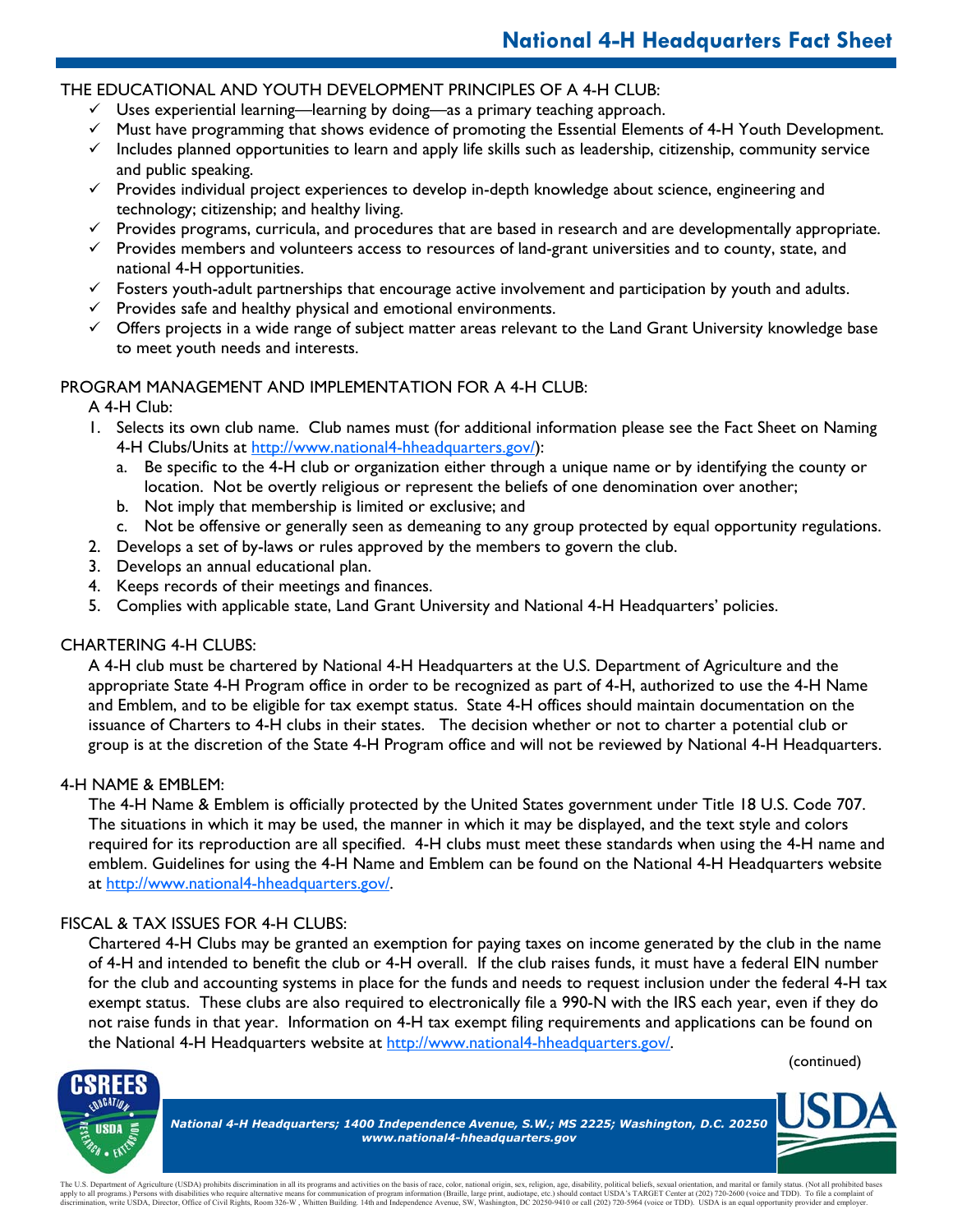### RISK MANAGEMENT:

Risk management policies and procedures for 4-H clubs are established by each state 4-H program. Issues concerning risk management, including liability and accident insurance are not the responsibility of National 4-H Headquarters, CSREES, USDA and must be addressed locally.

#### OTHER DELIVERY METHODS IN 4-H PROGRAMS:

- $\checkmark$  School Enrichment
- $\checkmark$  Afterschool Programs
- $\checkmark$  Day Camps and Residential Camps

### OTHER PROGRAM COMPONENTS:

### Kindergarten-3rd Grade Programs (Cloverbuds, Cloverkids, etc.):

Some states offer age-appropriate programs designed especially for children in Kindergarten through 3rd grade. These programs require more adult supervision and cooperative learning rather than competition. Guidelines for Kindergarten-3rd grade programs can be found on the National 4-H Headquarters website at http://www.national4-hheadquarters.gov/.

### Collegiate 4-H:

Collegiate 4-H clubs are student organizations based on university campuses nationwide. These clubs provide opportunities for members to develop leadership skills, engage in meaningful group projects, enjoy social activities with their peers, have a sense of identity and community on campus, provide service and support to local and state communities and 4-H programs, and for many, facilitate 4-H members' transition to 4-H volunteers or extension professionals. For more information, visit http://www.collegiate4h.org/.

### Families, Independent Members, and Others:

 For many youth, their exposure to 4-H experiences and learning materials comes through activities conducted either within their family or as independent members. While 4-H encourages participation in club settings to promote friendships and interaction with other youth and adults, for some youth, this is not always possible. Families and independent members are welcome to participate as part of the 4-H experience, however, the IRS and National 4-H Policies prohibit 4-H families or independent members from inclusion under the 4-H General Exemption Number as a tax-exempt entity, and from raising funds for their specific family group or members.

The 4-H Club Name and Emblem are held in trust by the Secretary of the United States Department of Agriculture for the educational and character-building purposes of the 4-H program and can be used only as authorized by the statute and according to the authorization of the Secretary or National 4-H Headquarters. Within each state, the State 4-H Program Office and Cooperative Extension Service has the designated authority for state and local 4-H youth development programs. Each State 4-H Program Office determines appropriate policies and practices in accordance with federal regulations, state and local policies, and university regulations. Please consult your State 4-H Program Office for more specific requirements or information related to 4-H youth development programming within your state or local area.





*National 4-H Headquarters; 1400 Independence Avenue, S.W.; MS 2225; Washington, D.C. 20250 www.national4-hheadquarters.gov*

The U.S. Department of Agriculture (USDA) prohibits discrimination in all its programs and activities on the basis of race, color, national origin, sex, religion, age, disability, political beliefs, sexual orientation, and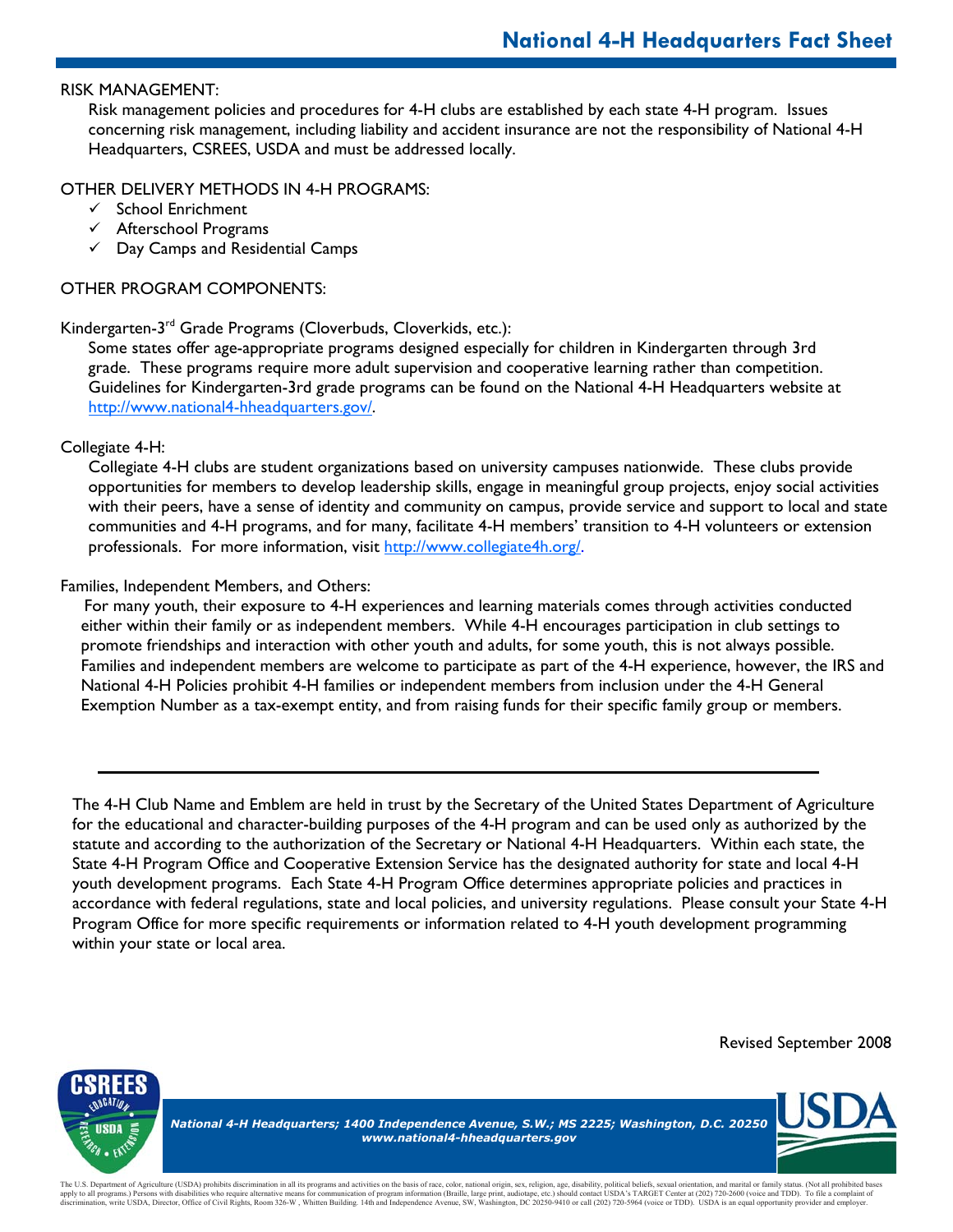



# **RELIGION AND 4-H YOUTH DEVELOPMENT PROGRAMS**

The United States Department of Agriculture (USDA), which is home to National 4-H Headquarters and the 4-H Youth Development Program, prohibits discrimination in all its programs and activities on the basis of race, color, national origin, gender, religion, age, disability, political beliefs, and marital or family status. As a result, 4-H programs must have secular purposes focused on education and must not advance religion. Promoting religion, or explicitly or implicitly requiring religion or practices that specifically support one denomination, such as Christianity, as a condition for participation in 4-H club meetings or activities not only has religious purpose, it has the obvious effect of promoting one religion over others and can create a barrier for participation among other groups. If 4-H activities and programs included prescribed religious prayers, scriptures, or religious components to club bylaws, activities, or names, it would inject impermissible sectarian overtones. Such violations could create the impression that 4-H is not open to participation by all.

4-H youth development programs and all of their delivery methods, including clubs, school enrichment programs, afterschool programs, camps, and others are the programmatic outreach from the Land Grant University and USDA to our youngest citizens. Although local 4-H clubs and programs are voluntary associations of citizens, these youth clubs and programs were conceived, organized, and promoted by Cooperative Extension as a means of carrying out responsibilities under the Smith-Lever Act, 7 U.S.C. 341, et. seq. Given that, the 4-H Clubs or programs should not engage in those activities that are prohibited to federal and state governments by the Constitution. The 4-H club members, volunteers, parents, and 4-H educators and paraprofessionals cannot promote activities, through the Cooperative Extension or its programs, that the Cooperative Extension, Land Grant University, or USDA cannot promote directly.

The First Amendment to the United States Constitution requires government neutrality with regard to religion. Under present law, the principle that government may accommodate the free exercise of religion does not supersede the fundamental limitations imposed by the establishment of the religions clause of the First Amendment. Issues regarding the "separation of Church and State" under the First Amendment are both complex and situation-dependent.

4-H participation in religious activities does not violate the "separation of Church and State" when: 1) The purpose of participating is secular; 2) the primary effect of participating will not be to advance religion; and 3) the participation will not excessively entangle the affairs of the government with the affairs of the church.

If the scheduling of religious prayers, for example, reflects a secular purpose of setting a tone of solemnity prior to a meeting or meal, and the prayers are nondenominational or various prayers reflecting a variety of religious traditions are utilized, then this would be acceptable. 4-H programs may also engage in activities that neither advance nor inhibit religion, allowing moments of silence, for example.

(continued on back)



The U.S. Department of Agriculture (USDA) prohibits discrimination in all its programs and activities on the basis of race, color, national origin, sex, religion, age, disability, political beliefs, sexual orientation, and apply to all programs.) Persons with disabilities who require alternative means for communication of program information (Braille, large print, audiotarye, etc.) should contact USDA's TARGET Center at (202) 720-5964 (voice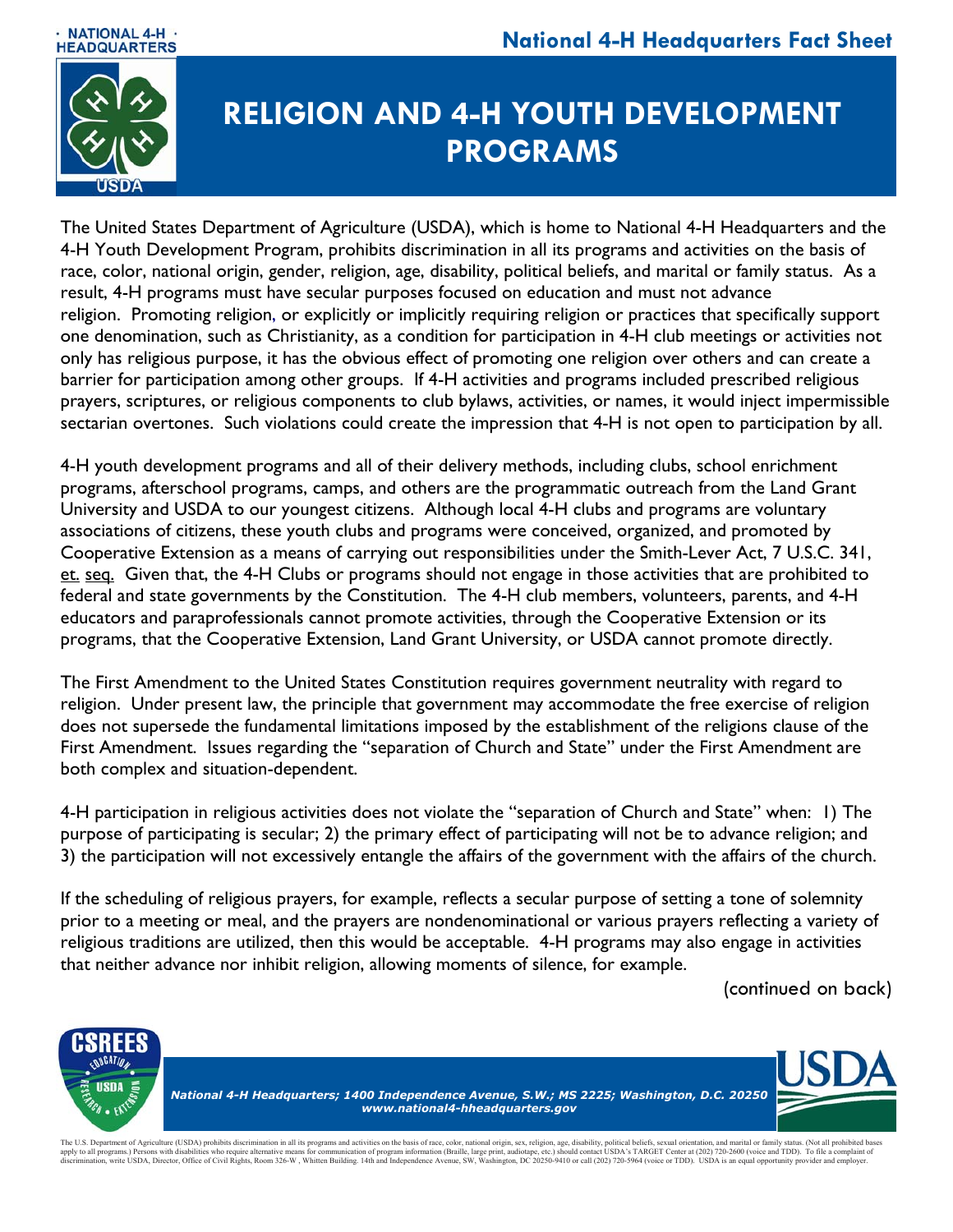## **QUESTIONS RELATED TO RELIGION AND 4-H**

Can 4-H Clubs include specific and overt references to a specific religious tradition within their club or program names?

No, 4-H club names that promote specific religious perspectives or icons promote the ideals of religious life and are not secular. Promoting such ideals in 4-H programs, clubs, or activities not only has religious purpose, it promotes one religion over others, and it creates the impression that 4-H is not open to all regardless of their religious standing.

Can 4-H club members and 4-H volunteers hold prescribed religious prayers and Bible readings?

4-H club members and volunteers could use a neutral or nondenominational prayer or reflection to create an environment of solemnity, or to gather a group for a shared meal, but these should not be specific to one denomination or they should vary to reflect a number of traditions.

For questions concerning 4-H Clubs or Affiliated 4-H Organizations, please contact either your State 4-H Program Office or the National 4-H Headquarters—USDA at (202) 720-2908 or email at [4-H\\_N&E@csrees.usda.gov.](Mailto:4HNE@csrees.usda.gov) For more information, please visit http://www.national4-hheadquarters.gov/.



*National 4-H Headquarters; 1400 Independence Avenue, S.W.; MS 2225; Washington, D.C. 20250 www.national4-hheadquarters.gov*



The U.S. Department of Agriculture (USDA) prohibits discrimination in all its programs and activities on the basis of race, color, national origin, sex, religion, age, disability, political beliefs, sexual orientation, and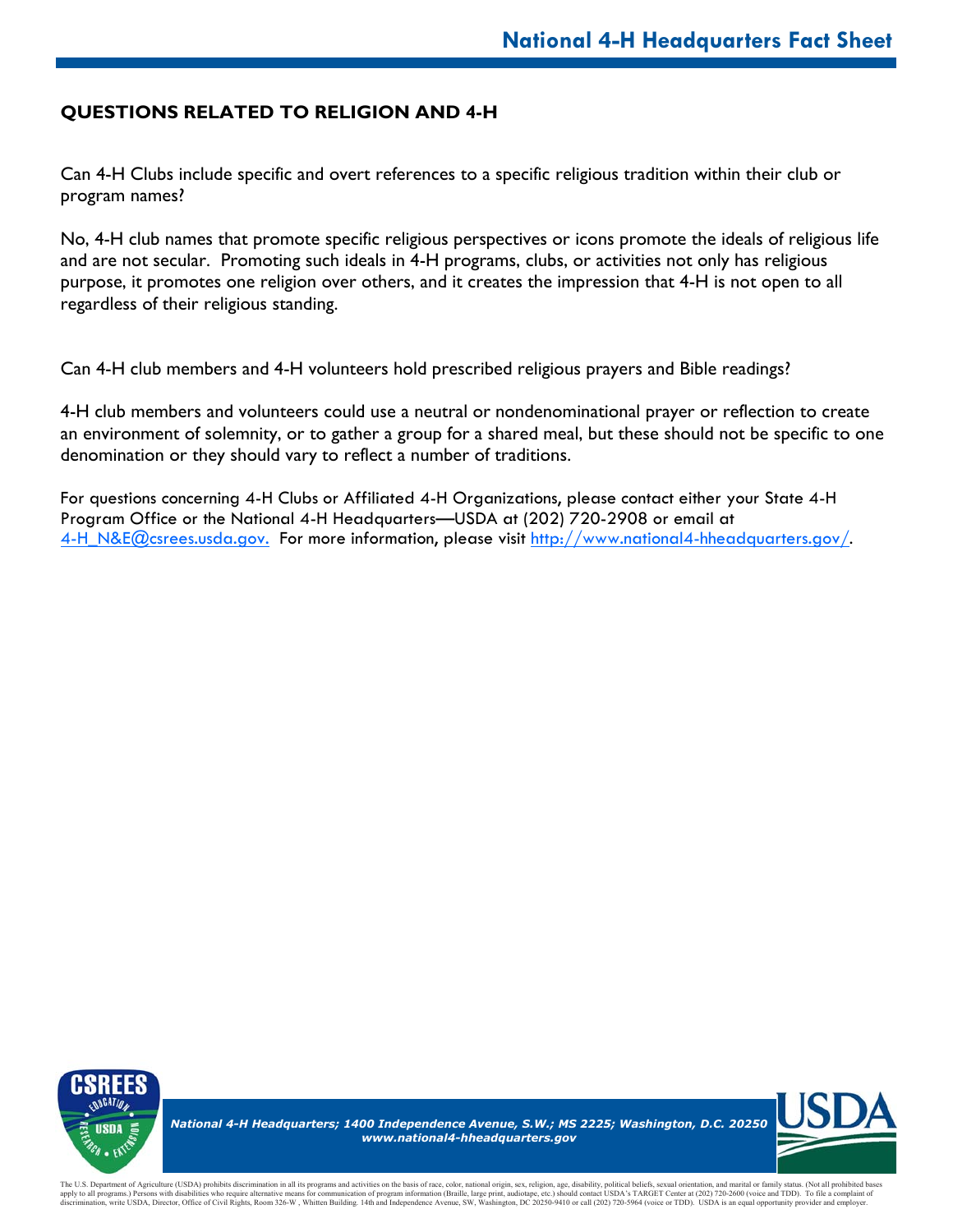# **North Carolina 4-H 4-H Club Leader Position Description**



## **Purpose:**

Help 4-H club members grow and reach their fullest potential by supporting them to conduct meaningful, educational experiences. Inform and encourage members, parents and other volunteers to actively participate in appropriate 4-H opportunities that lead youth to become successful, contributing members of society.

## **Develop a caring relationship with members.**

- Become an advisor, guide, and mentor.
- Each member is a unique individual with unique needs. Take time to listen and visit casually with each young person.

### **Create a safe environment for members.**

- Help youth feel welcome and safe from physical or emotional harm.
- Encourage participation and welcome the ideas of youth and parents.
- Ensure adequate supervision at all club functions.

#### **Provide opportunities for youth to feel capable and experience success, developing selfconfidence.**

- Help youth find resources to explore projects and activities.
- Provide meaningful learning experiences.
- Model and teach that failure or frustration is part of learning experience.
- Be fair and consistent in enforcing rules and giving feedback.

### **Provide opportunities for youth to value and practice service to others.**

- Encourage youth to consider the feelings of others.
- Encourage youth mentoring each other.
- Allow youth to choose their service projects based on what is important to them andtheir community.

### **Provide opportunities for youth to make decisions.**

- Provide opportunities for youth to feel they have impact over their lives.
- Allow youth to make decisions about how the club functions and its activities.
- Engage members in creating a yearly club activity calendar.
- If you choose to have officers in your club, help them learn their responsibilities and train them to run their meetings, develop committees and plan and conduct activities.

#### **Create an inclusive environment.**

- Involve members in developing club programs, project work, community service, social events, and participation in county, district, and state 4-H events.
- Serve as a primary communication link between the county Extension office/county 4-H professional and the club.
- Follow-up with members who miss meetings.
- Continually provide feedback to members. Give them advice and praise.
- Have members provide feedback to you. Ask members how you can help them even more than you are now.

#### **Keep up-to-date and trained.**

- Read 4-H newsletters and literature from the county Extension office and keep members, parents, and other advisors informed.
- Be aware of 4-H projects available, help members select projects, and encourage parents to support their child's project work.
- Participate in new volunteer training.
- Participate in once a year required volunteer trainings.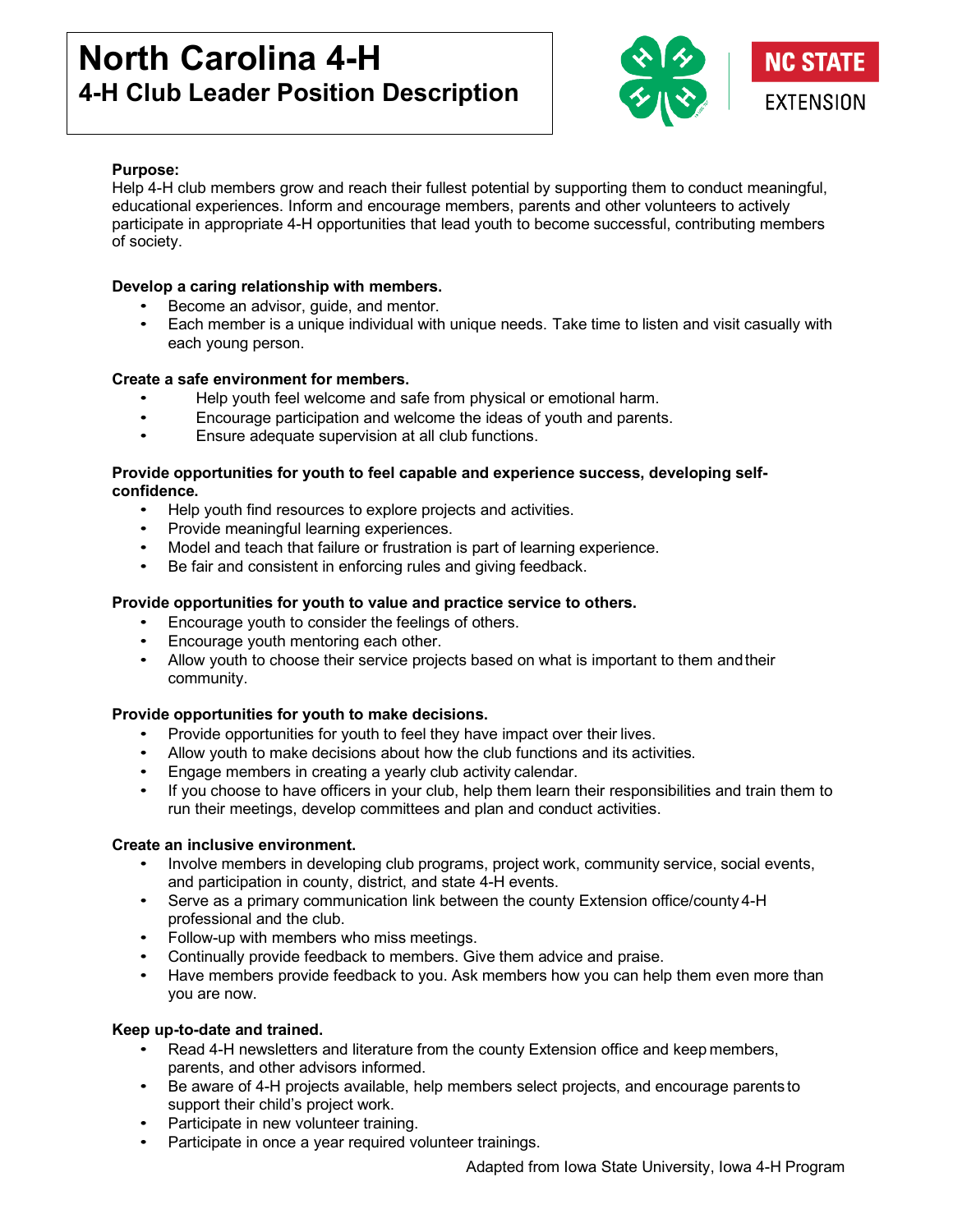#### **Qualifications/Skills Needed:**

- Sincere interest in the safety and well-being of youth.
- Ability to teach and motivate youth while nurturing self-esteem, decision-making skills, responsibility, and leadership in youth.
- Successfully pass through Child Protection and Safety Policy screening process.
- Ability to organize information and materials and delegate responsibility.
- Ability to work and communicate effectively both verbally and written.
- Ability to motivate parents and other volunteers to assume leadership positions.
- Ability to work with minimal supervision from professional staff.
- Interest in working with other volunteers and professional staff in an educational setting.
- Willingness to follow the philosophy, policies, and procedures of North Carolina 4-H and NC State University or NC A&T State University

#### **Support:**

- Extension agrees to provide training that will help the volunteer meet the needs ofmembers, leaders, and parents.
- Provide appropriate educational materials.
- Offer professional assistance.
- Provide appropriate recognition and awards.

#### **Appointed by:**

• County 4-H Agent following successful application and screening process

#### **Responsible to and receives counsel and guidance from:**

- County 4-H Staff
- Youth
- 4-H Specialists

#### **Length of Commitment:**

• Unlimited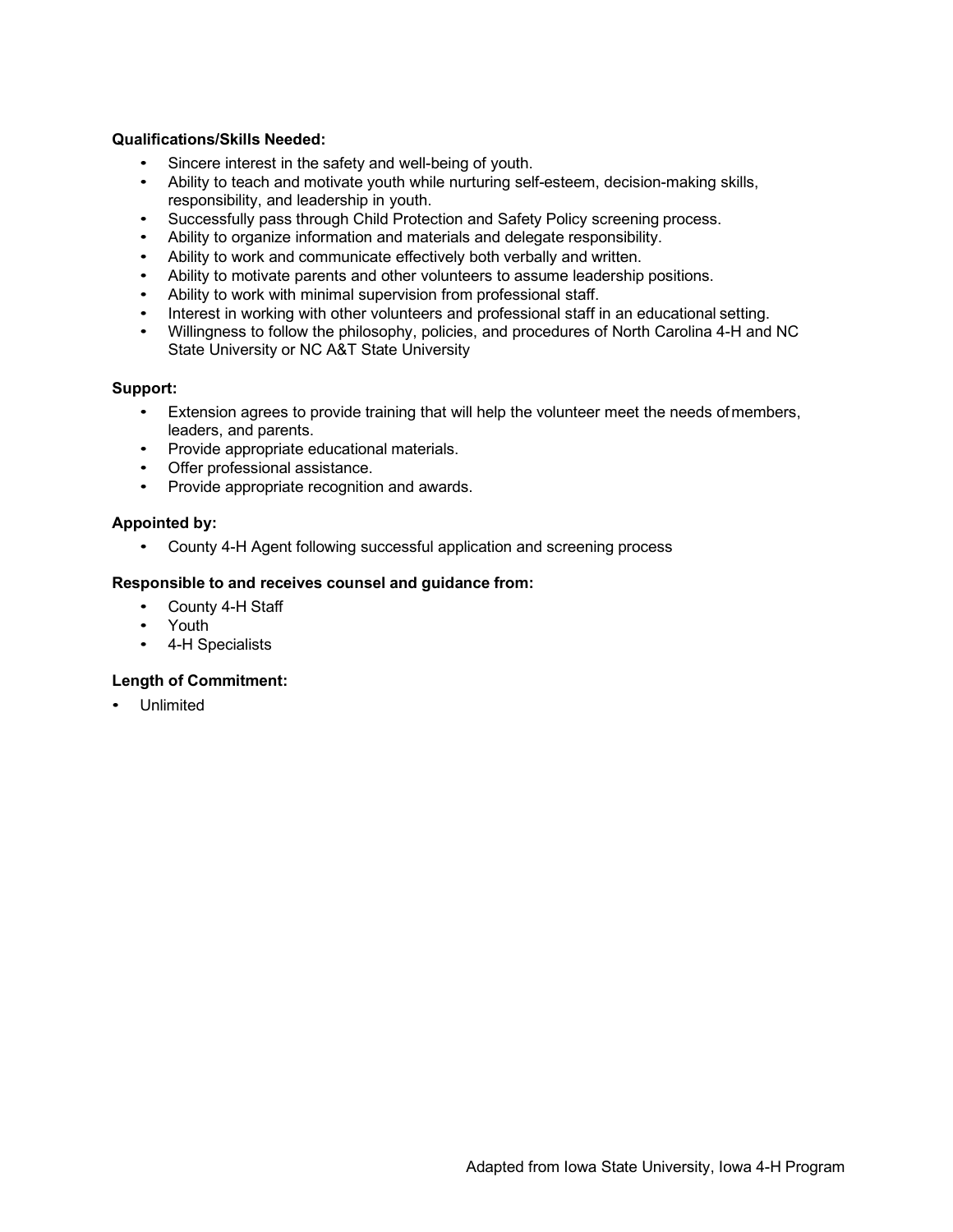# **North Carolina 4-H Checklist for Starting a New 4-H Club**



|                                                     | <b>Contract Contract of Street</b> |
|-----------------------------------------------------|------------------------------------|
|                                                     |                                    |
|                                                     |                                    |
| Date Club Dissolved: The Club State Club Dissolved: |                                    |

| <b>To Do</b>                                                                                                                                                                                                                       | <b>To Be Completed</b><br><b>By</b> | <b>Completed</b> |
|------------------------------------------------------------------------------------------------------------------------------------------------------------------------------------------------------------------------------------|-------------------------------------|------------------|
| Identify potential 4-H Volunteer Leaders & recruit 4-H Leader for club                                                                                                                                                             |                                     |                  |
| Provide position description and brief introduction 4-H to leaders                                                                                                                                                                 |                                     |                  |
| Develop a promotion and marketing plan to reach target audience & market<br>the 4-H Club                                                                                                                                           |                                     |                  |
| Have 4-H Leaders register in 4-HOnline including appropriate<br>screening                                                                                                                                                          |                                     |                  |
| Complete volunteer training (see suggested list on following page)                                                                                                                                                                 |                                     |                  |
| Set up regular schedule trainings.                                                                                                                                                                                                 |                                     |                  |
| Identify 4-H members ages 5-18(minimum of 5 youth from 3 different families)                                                                                                                                                       |                                     |                  |
| Conduct Interest with 4-H'ers and parents                                                                                                                                                                                          |                                     |                  |
| Have 4-H Members complete the 4-HOnline enrollment<br>$\bullet$                                                                                                                                                                    |                                     |                  |
| Selected a location, set dates and times for the meetings - usually<br>$\bullet$<br>done with club members                                                                                                                         |                                     |                  |
| Discuss possible community service projects and youth<br>$\bullet$<br>leadership opportunities for your club members                                                                                                               |                                     |                  |
| Develop Six-Month Plan of Work - usually done with club members.                                                                                                                                                                   |                                     |                  |
| Agent will collect Six-Month Plan of Work – upload to NC 4-H Club<br>google drive for State Office.                                                                                                                                |                                     |                  |
| All Reasonable Efforts form (Leader completes and Agent will collect)                                                                                                                                                              |                                     |                  |
| Club has determined if they will have a checking account. If so,<br>collect the appropriate paperwork:<br>https://nc4h.ces.ncsu.edu/4-h-professionals/delivery-systems/north-carolina-4-<br>h-clubs/club-operations/club-finances/ |                                     |                  |
| Club leader has attended required trainings                                                                                                                                                                                        |                                     |                  |
| Complete Charter Application - Leader                                                                                                                                                                                              |                                     |                  |
| Provide Charter to 4-H Club once you have everything in place - Agent                                                                                                                                                              |                                     |                  |

Club meeting visit (at least once per year by Agent)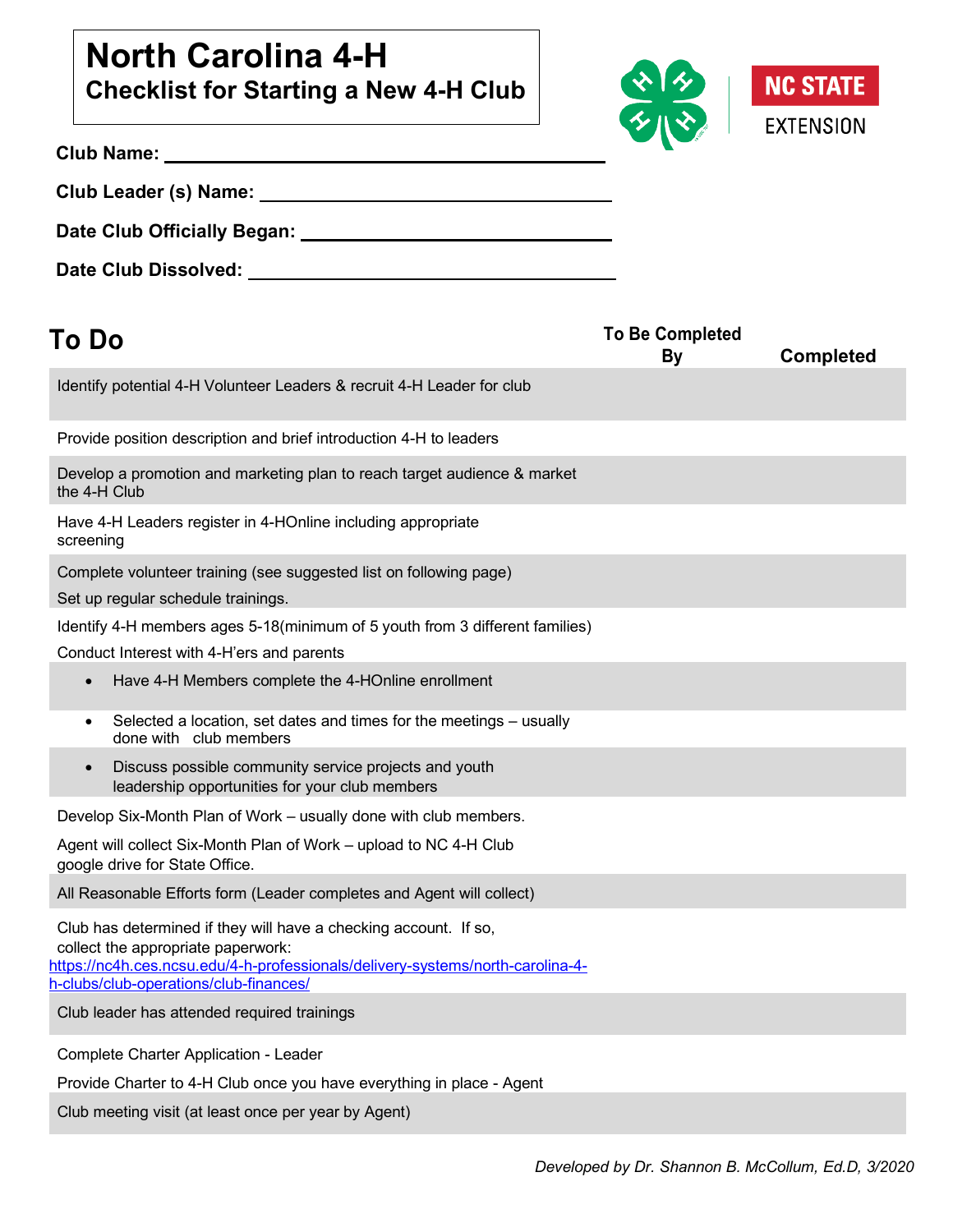## **Volunteer Training Opportunities**

The 4-H staff person and volunteer discuss volunteer training options and determine needs based on the volunteer's expertise, experience, and knowledge of 4-H and youth development.

| <b>Suggested Training Topics</b>                                                                                | <b>Required/Suggested</b>  | <b>Date Completed</b> |
|-----------------------------------------------------------------------------------------------------------------|----------------------------|-----------------------|
| What is 4-H?                                                                                                    |                            |                       |
| <b>Experiential Learning</b>                                                                                    |                            |                       |
| 4-H Clover Guidelines/Regulations                                                                               | R                          |                       |
| 4-H Financial Management if they are going to handle<br>money                                                   | S unless handling<br>money |                       |
| Life Skills                                                                                                     |                            |                       |
| Ages & Stages                                                                                                   |                            |                       |
| 4-H Curriculum                                                                                                  | S                          |                       |
| <b>County 4-H Guidelines</b>                                                                                    | R                          |                       |
| Minors on Campus Required Video – will be assigned once<br>you add this club to your Club Reporter registration | R                          |                       |
| Required training for specific clubs: ie shooting sports, etc.<br>if appropriate                                | R                          |                       |

S= Suggested  $R =$  Required

## **Resources to help in training:**

https://nc4h.ces.ncsu.edu/4-h-professionals/delivery-systems/north-carolina-4-h-clubs/

https://4-hmilitarypartnerships.org/resources/educator-resources/4-H-101:-The-Basics-of-Starting-a-4-H-Club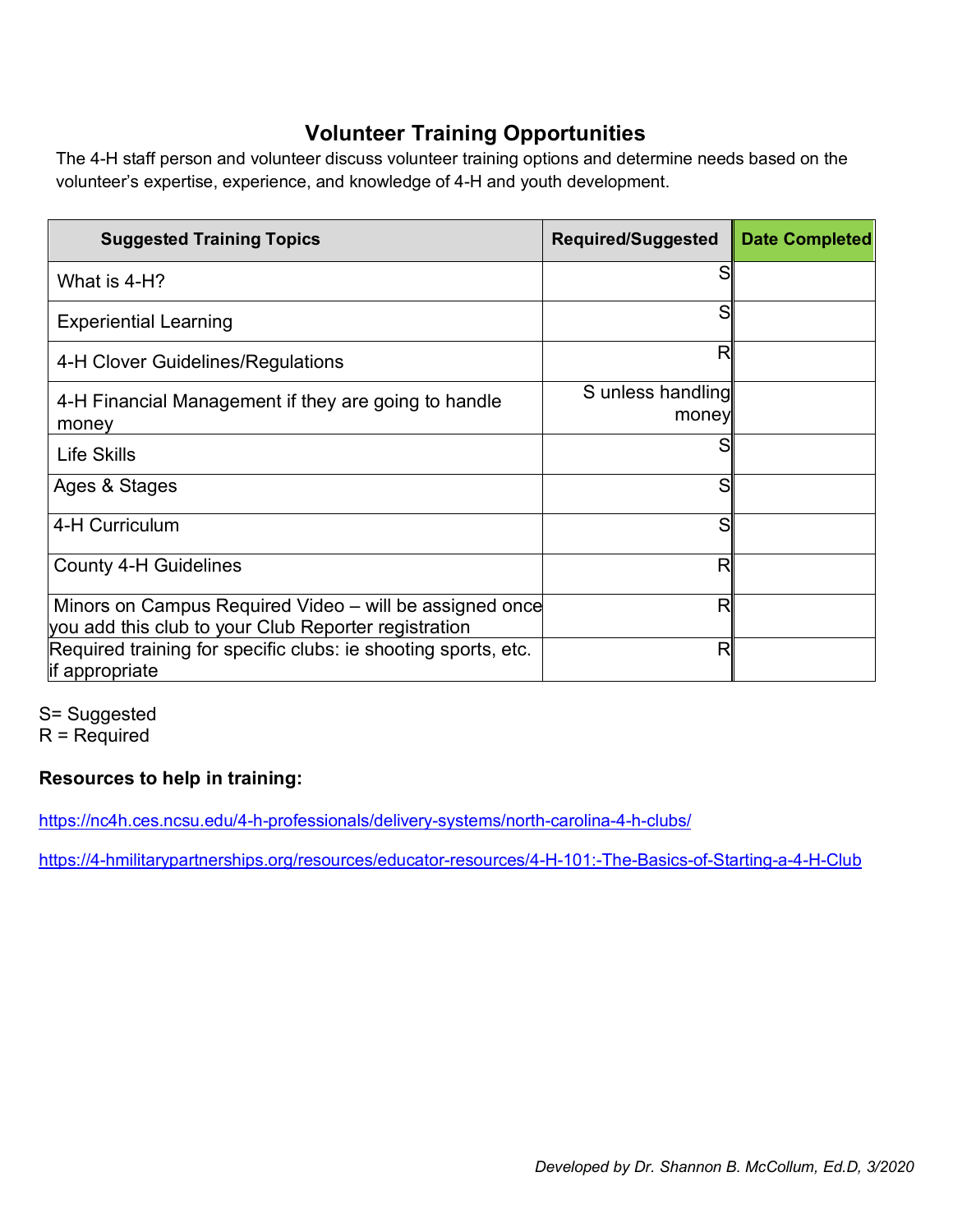

# **Naming 4-H Clubs (or units, events, programs, website, etc)**

Naming 4-H clubs, units, programs, events, and/or websites is an important matter within the 4-H program as the name selected for an individual 4-H entity is the public face that showcases 4-H to the greater community. The 4-H system nationwide strives to maintain and enhance a positive public image of 4-H. The 4-H Name and Emblem are protected under federal statute Title 18, U.S. Code 707. This provides the 4-H Name and Emblem with the same level of protection afforded other federal marks, such as the Seal of the President of the United States. As a result, use of the 4-H Name and Emblem is subject to regulations and policies determined by 4-H National Headquarters, NIFA at USDA, and the approval of the appropriate State 4-H Program Office.

Once a 4-H activity is approved, youth members, adult volunteer leaders, and others may work together to select a name for a new 4-H entity. This name should reflect the unique individual character of the group while presenting a positive image of 4-H to the greater community. It is essential that any additional logo or images used in conjunction with the 4-H Name and Emblem on club materials, such as signs, jackets, t-shirts, stationary, etc., as well as web pages, also reflect this positive image of 4-H and are also subject to the guidance contained within this Fact Sheet.

All applicable policies and regulations of the 4-H program impact the guidance for naming 4-H clubs and entities including but not limited to Title IX and Civil Rights.

## **GUIDANCE**

Names must be Specific - The selected name should be specific to the individual 4-H club or entity either through a unique name like "Show-n-Grow 4-H Club" or by identifying the community or county location like "Johnson County 4-H Teen Club."

Names should not imply Exclusivity - The selected name should not imply that its membership is limited or exclusive to any group. For example, names such as 4-H Lads or 4-H Lassies would be inappropriate.

Names should not be Overtly Religious - The selected name cannot be overtly religious or represent the beliefs of one denomination over another. 4-H clubs with names like "God's Children," or "4-H'ers for Jesus" or "Park Synagogue 4-H" would be inappropriate. NOTE: Some communities have a historically religious name which through the passage of time has lost the religious connotation. Therefore a 4-H Club might be called the "San Francisco All Stars" and be in compliance with 4-H naming standards.

Names should not be Offensive - The selected name should showcase 4-H as a positive, safe and open environment for young people. Names which are offensive or generally seen as demeaning to any group or



The U.S. Department of Agriculture (USDA) prohibits discrimination in all its programs and activities on the basis of race, color, national origin, sex, religion, age, disability, political beliefs, sexual orientation, and apply to all programs.) Persons with disabilities who require alternative means for communication of program information (Braille, large print, audiotape, etc.) should contact USDA's TARGET Center at (202) 720-2600 (voice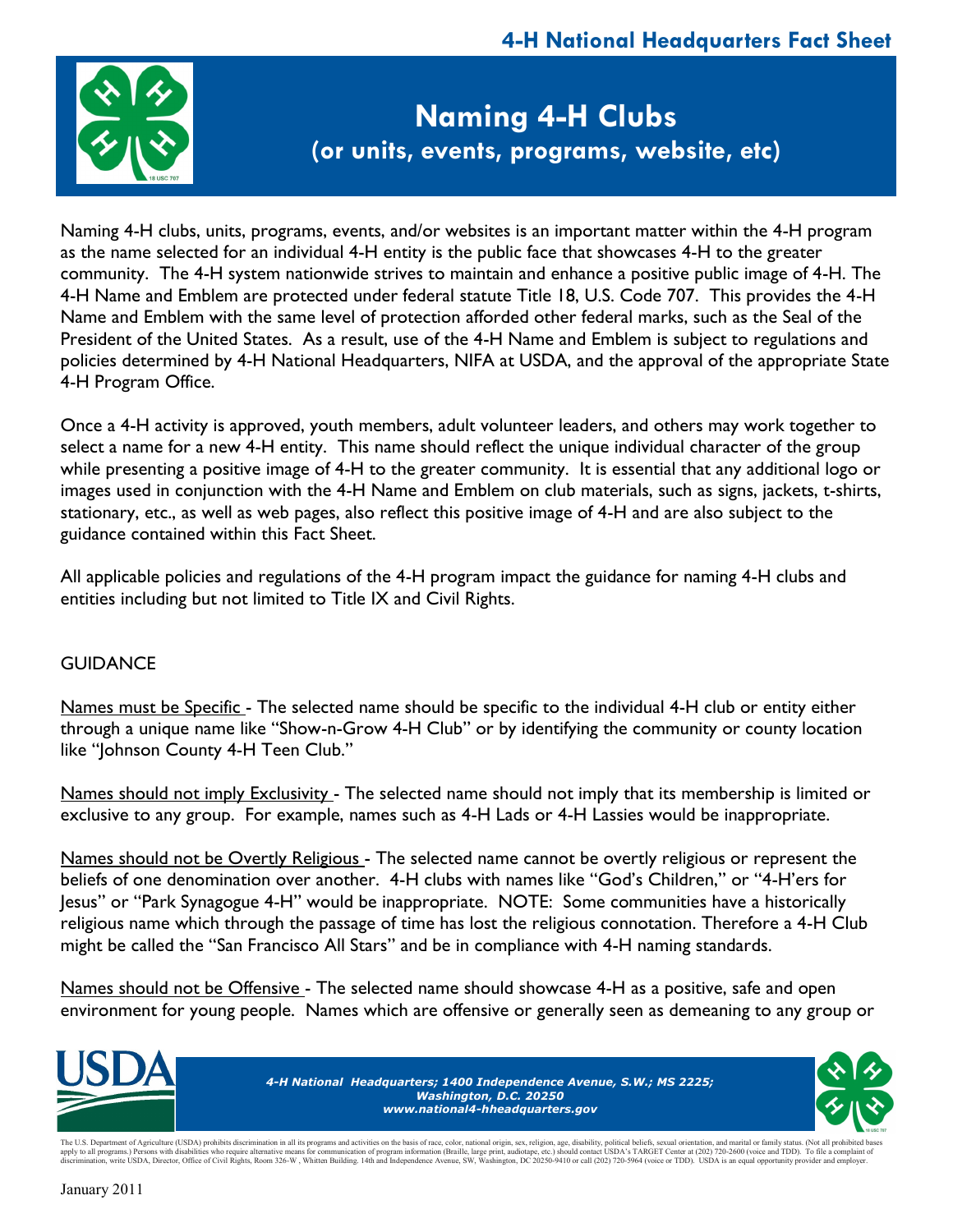set of individuals protected by equal opportunity regulations are to be avoided. "4-H Mafia" or the "White Knights 4-H Club" would be examples of inappropriate choices.

Names should foster the Character-Building Purpose of 4-H -The selected name should reflect the positive character-building purposes of the 4-H Program. Consequently, a club or event named after questionable or notorious historical figures such as "Billy the Kid 4-H" or "Jack the Ripper 4-H" would be inappropriate.

Names should be Sustainable over Time - Once a club is chartered or an event named, it's unlikely that the name will be changed. Therefore, it is important that the selected name be able to withstand the test of time avoiding being too trendy (e.g., The Bell Bottom Belles) or too juvenile (e.g., Little Clover Kittens).

Names should comply with Copyright Regulations - Avoid using the names of TV shows, public figures, singing groups, popular products, etc., that may not only enjoy a short-lived popularity, but may also be a copyright violation of a commercial name.

Virtual groups such as Facebook or MySpace are subject to the same 4-H Name and Emblem regulations as other 4-H methodologies and resources.

Ultimately, chartering and the approval of names for state and local 4-H clubs, program, events, units and web pages is at the discretion of each State 4-H Office as designated by 4-H National Headquarters, NIFA at USDA. Chartering and the approval of names for regional and national 4-H programs, events, units, and web pages is at the discretion of 4-H National Headquarters.

————————————————————————————————————————————————- For questions concerning 4-H Clubs or Affiliated 4-H Organizations, please contact the 4-H National Headquarters—USDA at (202) 720-2908 or at 4hhq@csrees.usda.gov.

For additional Fact Sheets, or other materials related to 4-H programming, please visit http://www.national4-hheadquarters.gov/.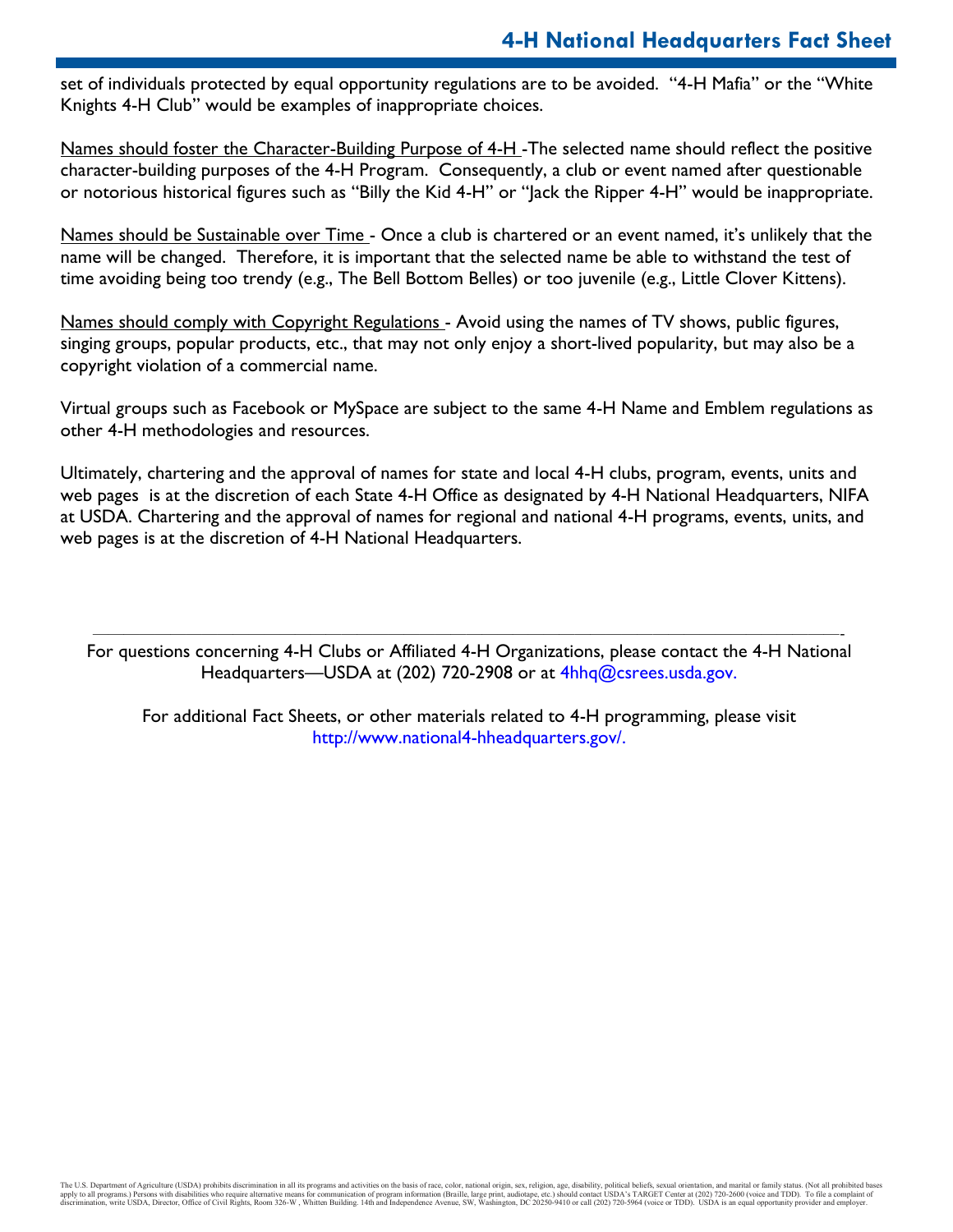## **All Reasonable Efforts-Affirmative Action/4-H Club Non-discrimination Form**

Date

Dear Club/Group:

The County Cooperative Extension Center is committed to furthering the educational purposes of North Carolina Cooperative Extension in compliance with all civil rights legislation.

In furtherance of this, we obtain assurance from all clubs with whom we work that they will follow non-discriminatory practices and ensure that all programs, activities, and participation is offered without regard to race, color, religion, sex, age, national origin, disability, sexual orientation, marital status, familial status, political beliefs, parental status, receipt of public assistance, or protected genetic information. Certification of nondiscrimination is documented by signing and returning one an original of this letter to the Cooperative Extension Office. Please maintain a copy of this for your files as well.

The federal requirements state that if certification is not provided, the organization will be notified in writing that Cooperative Extension can no longer give assistance to your club or organization's efforts.

We respectfully request your compliance with this effort to provide a welcoming and equal opportunity for all citizens to benefit from the services provided by North Carolina Cooperative Extension through your club. We appreciate your involvement in our efforts and look forward to working with you.

Sincerely,

Name Title Program Area

This is to certify that \_\_\_\_\_\_\_\_\_\_\_\_\_\_\_\_\_\_\_\_\_\_\_\_\_\_\_\_(club/organization name) has a policy of open membership and participation, and further that it ensures non-discriminatory treatment as outlined above in offering all of its programs and activities.

| Signature, President or Chair                                       | Date  |
|---------------------------------------------------------------------|-------|
| Signature, Vice-President or Vice-Chair, Secretary or other Officer | Date  |
| <b>For Office Use:</b><br><b>Received by</b>                        | Date: |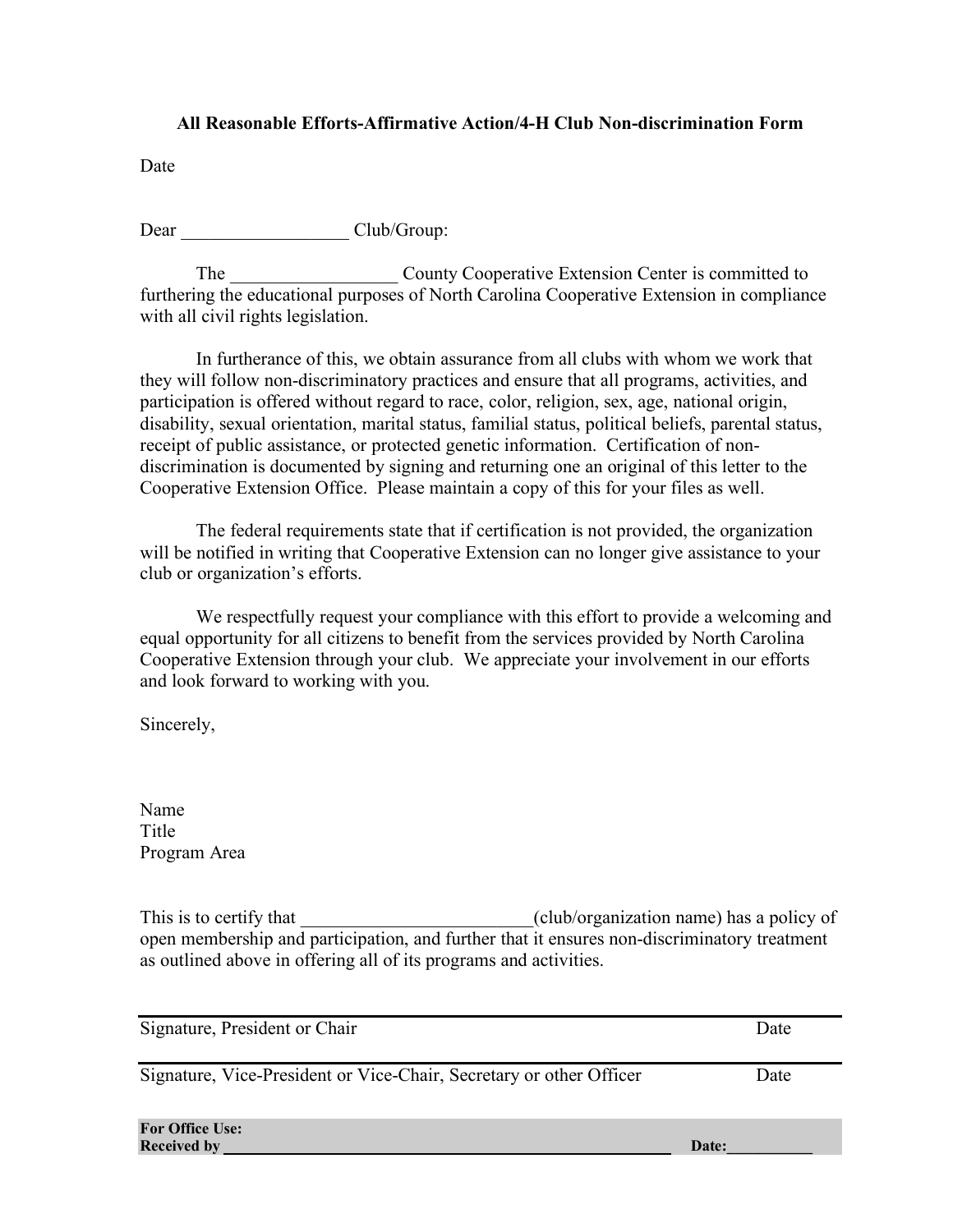## **North Carolina 4-H Name and Emblem Application**



Groups and or Clubs seeking to use the 4-H Name and Emblem must complete and submit this application. Upon approval by county Extension staff, permission will be given.

|                                              | County: _______________________________Date of Application: ____________________                                                                                                                                                                                                                                            |
|----------------------------------------------|-----------------------------------------------------------------------------------------------------------------------------------------------------------------------------------------------------------------------------------------------------------------------------------------------------------------------------|
| <b>Type of Group:</b>                        | Council / Association / Special Interest Group / Clubs/ Other:                                                                                                                                                                                                                                                              |
|                                              |                                                                                                                                                                                                                                                                                                                             |
|                                              |                                                                                                                                                                                                                                                                                                                             |
|                                              |                                                                                                                                                                                                                                                                                                                             |
|                                              |                                                                                                                                                                                                                                                                                                                             |
|                                              | Goal & Objective of group applying for 4-H Emblem & Name use: ____________                                                                                                                                                                                                                                                  |
|                                              | Date(s) & Time(s) of Meetings:                                                                                                                                                                                                                                                                                              |
|                                              | Please describe how the clover will be used: ___________________________________                                                                                                                                                                                                                                            |
|                                              | Will your group be handling funds? Yes    <br><b>No</b>                                                                                                                                                                                                                                                                     |
| <b>Please note:</b><br>Guidebook.<br>emblem. | -Groups handling funds must designate one adult volunteer to be responsible<br>for fund management. Groups handling funds must also work with the county 4-H<br>professional in accordance with NC 4-H guidelines found in the NC 4-H Treasurers<br>- Groups must register annually to maintain the use of the 4-H name and |
|                                              | To be completed by Extension office:                                                                                                                                                                                                                                                                                        |
|                                              |                                                                                                                                                                                                                                                                                                                             |
|                                              | (Expires 1 year from date of application approval)                                                                                                                                                                                                                                                                          |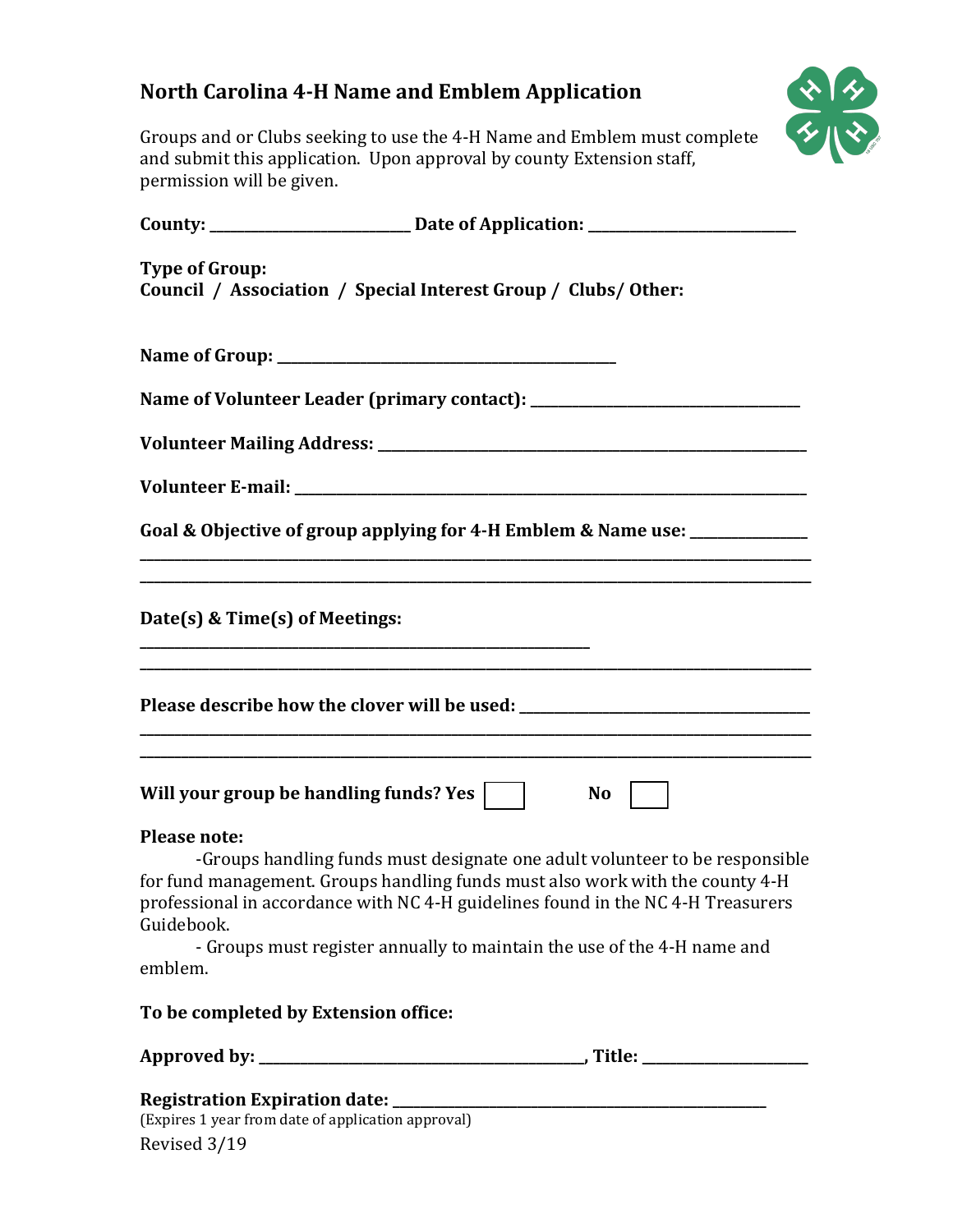## **North Carolina 4-H 4-H Chartering Requirements**



One of the important components of the club process is Chartering. The Club Charter identifies a group as an organized 4-H club and is authorized to use the 4-H name and emblem for educational purposes. Charters stay with the club as long as it is in existence. All clubs are expected to operate within the chartering framework and utilize best practices of youth development.

The charter does not have to be renewed when leaders change or minor revisions are made in the club structure (i.e. the club changes from a community club to a project specific club). However, in the case of a chartered club that splits into two (or more Clubs) due to growth in club numbers, project club development, organizational changes, etc. the Charter should remain with the original founding individual, sponsoring agency or group. All money raised by the chartered club should remain with the original chartered club. The new club(s) should move immediately to reorganize and file for a charter under their new name and leadership.

## *The 4-H Club Charter Requirements*

The following are the minimum requirements for a new club to initially receive their charter. Only clubs that hold a charter may use the 4-H logo and emblem.

- 1. Clubs has a membership of at least 5 members from 3 different families.
- 2. Trained adult and teen volunteers guide the club during the year.

3. A written program of work has been completed for the first 6 meetings and has been submitted to the county Cooperative Extension office.

- 4. A club is organized with appropriate youth leaders that are either rotated or elected.
- 5. Club members have been enrolled in 4-HOnline.

Before issuing a charter to a club, the county Cooperative Extension Office must have an approved 4-H charter application on file.

## *The 4-H Club Charter Seal renewal requirements:*

The following are the minimum requirements for a 4-H club to renew their charter. Clubs are **required** to recharter on an annual basis in order to remain a 4-H club and continue to use the 4-H logo and emblem. Once clubs have submitted and completed the requirements, clubs should receive the gold seal and place on the original charter.

- The club held regular meetings
- List of club officers are on file with the County Cooperative Extension Office. Officers have been either elected or rotated into office.
- Enrollment forms have been updated in 4-HOnline by volunteer and members.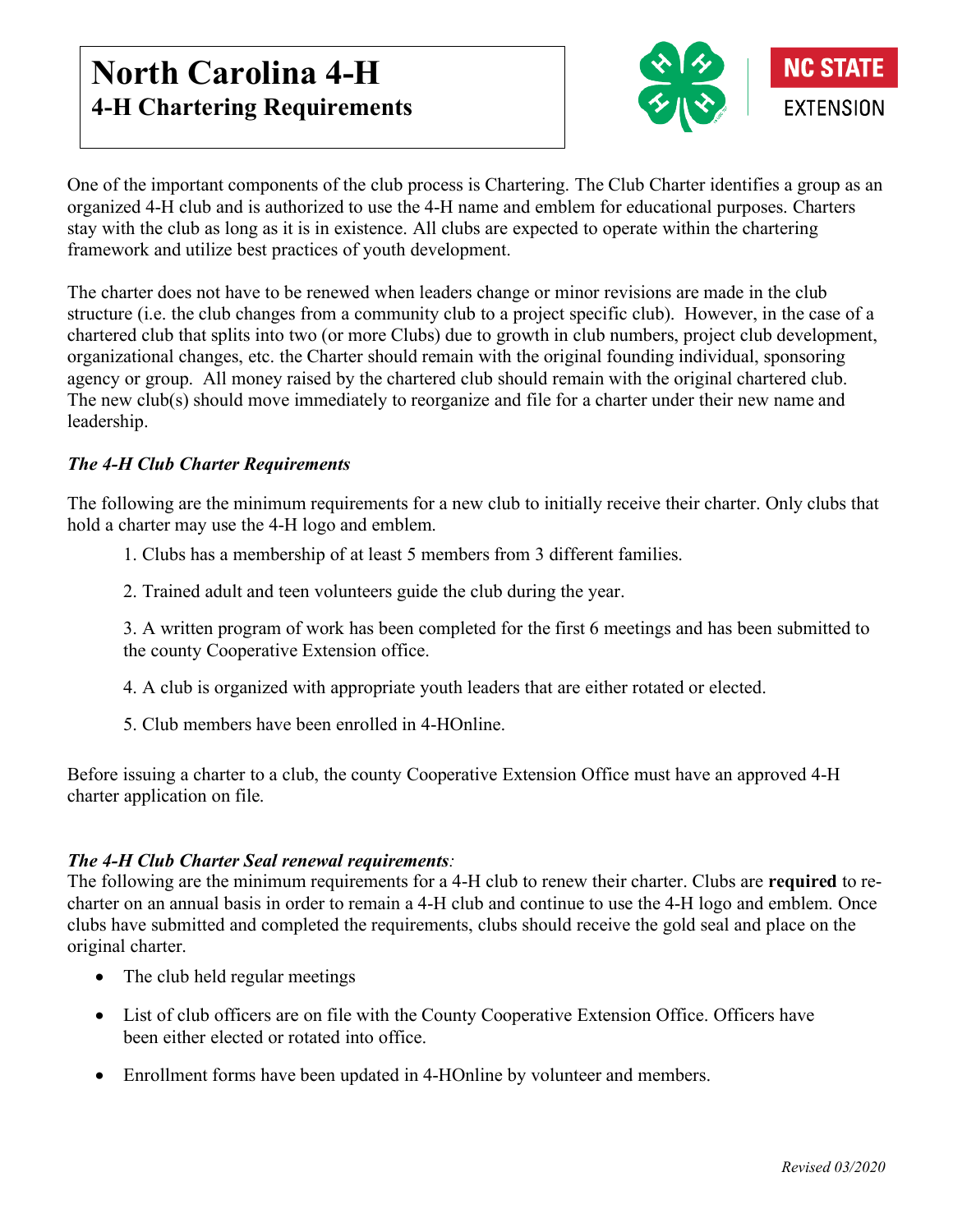- Annual financial report & 990 filed has been submitted to County Cooperative Extension Office (if club has a checking account)\*
- The club completed at least one community service project during the year.
- Volunteers have had appropriate training as required by county 4-H Agent.
- Volunteers have been appropriately screened and approved.
- Volunteers have completed the Minors on Campus required video training
- Club leader has attended a minimum of two 4-H volunteer trainings during the calendar year.

## *The 4-H Club Emerald Seal requirements:*

The following are the minimum requirements for a 4-H Club to receive an Emerald Seal. 4-H Clubs are not required to apply for an Emerald Seal. These specific requirements are based on research defining best practice for 4-H clubs. The Emerald Charter Seal is attached to the Club Charter at the time of renewal. Seals should be presented to a club at the appropriate club or meeting.

Agents and volunteer leaders must initial the following requirements for charter renewal.

## **Must meet all of Gold Requirements plus those listed below:**

- 50% of enrolled club youth have been engaged in 4-H Life Skills development opportunities such as local/district/state/national activities, project records, presentations, or 4-H camp. Please list the name of youth and the activity(s) on a separate sheet.
- The 4-H Club has completed a minimum of one citizenship activity. Please list the number of participants, activity, date, and location.
- Club youth have participated in an annual achievement activity.
- The club completed at least two community service projects during the year. Please list the number of participants, the activity, location, and date in space provided. \**Please note, only the second activity needs to be listed in the space provided as the first project should be listed under renewal requirements.*
- Club leader has attended a minimum of **two** 4-H volunteer trainings during the calendar year.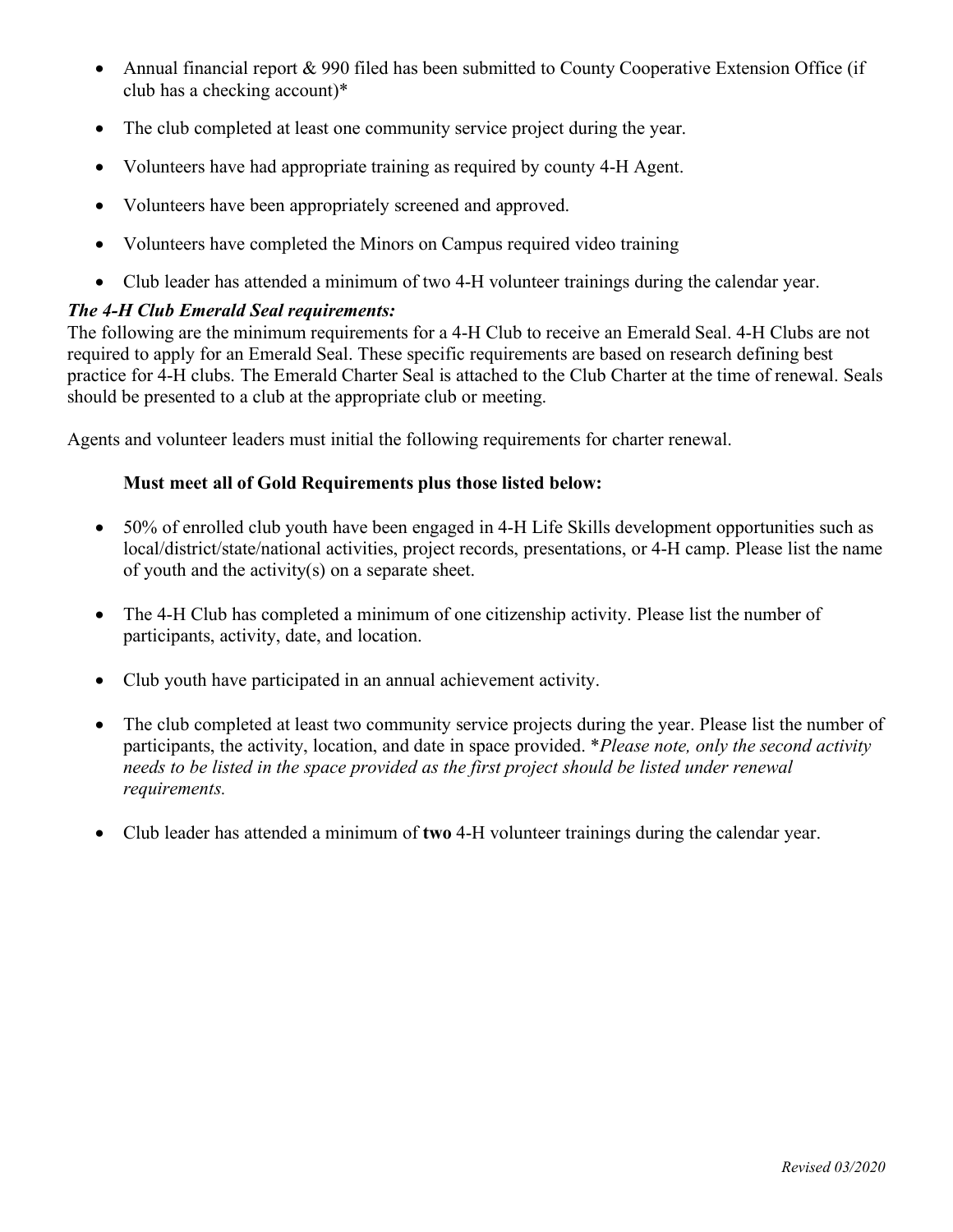## **4-H Club and Groups Charter Application: Initial and Renewal**



| <b>County Extension Office.</b>                                                                           | To be authorized to use the 4-H Name & Emblem, all 4-H Clubs and Groups must complete and return this packet to the                                                                                                                                                  |
|-----------------------------------------------------------------------------------------------------------|----------------------------------------------------------------------------------------------------------------------------------------------------------------------------------------------------------------------------------------------------------------------|
| County Due Date: _________                                                                                |                                                                                                                                                                                                                                                                      |
|                                                                                                           |                                                                                                                                                                                                                                                                      |
|                                                                                                           |                                                                                                                                                                                                                                                                      |
| 4-H Club: ____                                                                                            | 4-H Group: ____                                                                                                                                                                                                                                                      |
|                                                                                                           | Type of Club: (Please circle one) Community - Home School - After School - Military - Group - SPIN                                                                                                                                                                   |
|                                                                                                           |                                                                                                                                                                                                                                                                      |
|                                                                                                           |                                                                                                                                                                                                                                                                      |
|                                                                                                           |                                                                                                                                                                                                                                                                      |
| <b>Youth Protection Policy.</b>                                                                           | Approved adult leaders/volunteers who are working with the 4-H Club or Group has completed the requirements for the                                                                                                                                                  |
|                                                                                                           |                                                                                                                                                                                                                                                                      |
|                                                                                                           | Please indicate application status: Initial_____ Re-charter (Gold Seal)___ Re-charter (Emerald Seal) ____ SPIN ____                                                                                                                                                  |
| Regular 4-H Club or Group meeting time: Day of month: __________________________                          |                                                                                                                                                                                                                                                                      |
|                                                                                                           |                                                                                                                                                                                                                                                                      |
|                                                                                                           |                                                                                                                                                                                                                                                                      |
| Does the 4-H Club or Group have a Facebook or other social media site? Yes $\square$ No $\square$         |                                                                                                                                                                                                                                                                      |
|                                                                                                           | If yes, address of all sites: $\sqrt{ }$                                                                                                                                                                                                                             |
| for your club or group.                                                                                   | Does your 4-H Club or Groups have bylaws? If so, please attach a copy to this application. If not, please work to develop one                                                                                                                                        |
| Date of last update: _____________                                                                        |                                                                                                                                                                                                                                                                      |
| <b>4-H Club Charter Application Requirements</b><br>requirements for those listed under Gold and Emerald. | Clubs applying for initial charter need to complete questions above and #1 - 2 Clubs applying for annual renewal complete questions<br>above and #1-3 (Gold Level Requirements), while clubs seeking Emerald Seal status must complete the entire form and must meet |
| 1. Slate of Officers: (5-7 year old exempt)                                                               | Vice-President                                                                                                                                                                                                                                                       |
|                                                                                                           |                                                                                                                                                                                                                                                                      |

 $\overline{\phantom{0}}$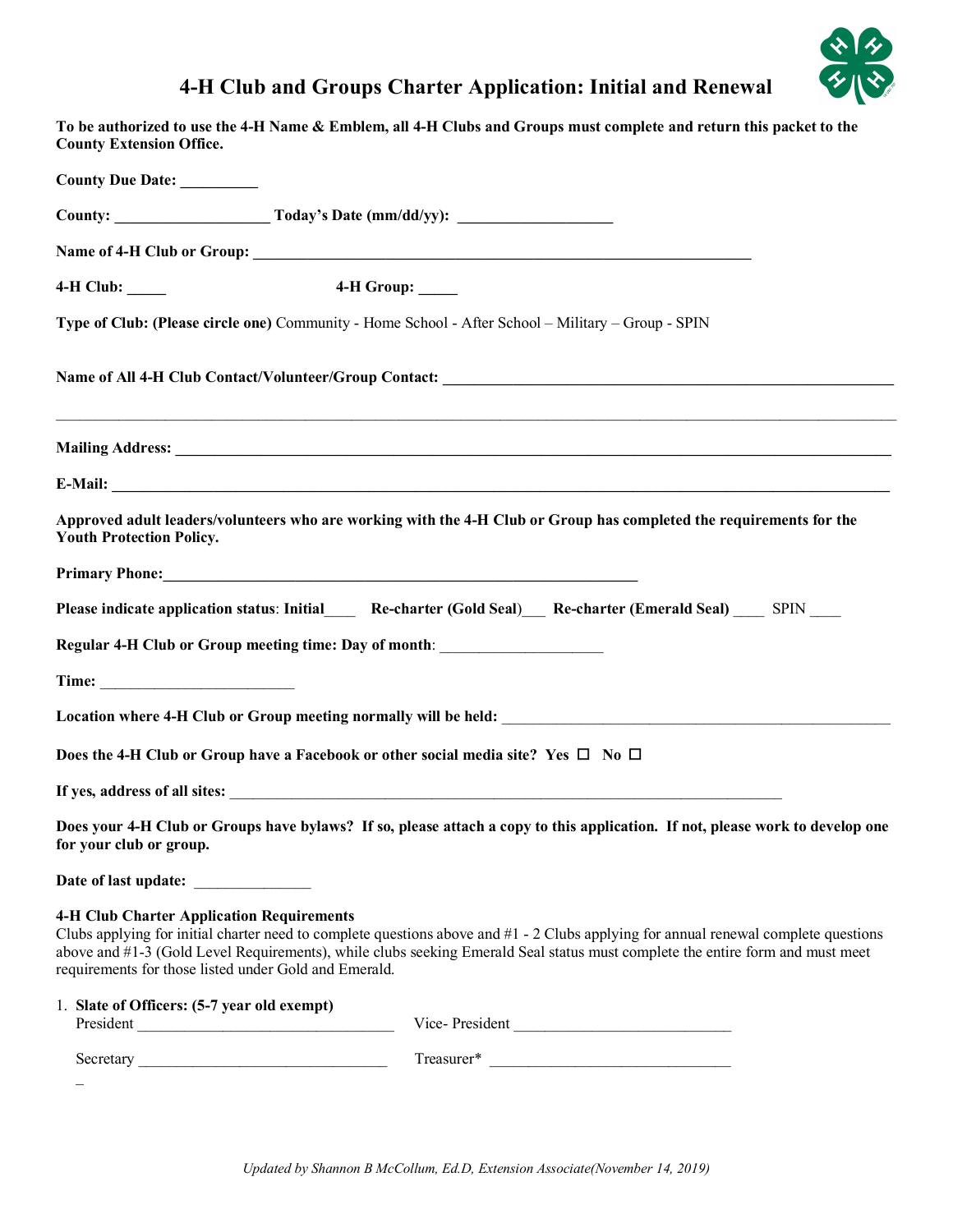#### **2**. **Plan of work for first 6 meetings: (Attached to this document)**

#### **3. Charter renewal requirements – see below**

#### **Gold Seal Requirements:**

• Clubs are required to re-charter on an annual basis in order to remain a 4-H club and continue to use the 4-H logo and emblem. Once clubs have submitted and completed requirements, clubs will receive the Gold Seal on original charter.

 $\mathcal{L}_\mathcal{L} = \{ \mathcal{L}_\mathcal{L} = \{ \mathcal{L}_\mathcal{L} = \{ \mathcal{L}_\mathcal{L} = \{ \mathcal{L}_\mathcal{L} = \{ \mathcal{L}_\mathcal{L} = \{ \mathcal{L}_\mathcal{L} = \{ \mathcal{L}_\mathcal{L} = \{ \mathcal{L}_\mathcal{L} = \{ \mathcal{L}_\mathcal{L} = \{ \mathcal{L}_\mathcal{L} = \{ \mathcal{L}_\mathcal{L} = \{ \mathcal{L}_\mathcal{L} = \{ \mathcal{L}_\mathcal{L} = \{ \mathcal{L}_\mathcal{$ 

 $\mathcal{L}_\mathcal{L} = \{ \mathcal{L}_\mathcal{L} = \{ \mathcal{L}_\mathcal{L} = \{ \mathcal{L}_\mathcal{L} = \{ \mathcal{L}_\mathcal{L} = \{ \mathcal{L}_\mathcal{L} = \{ \mathcal{L}_\mathcal{L} = \{ \mathcal{L}_\mathcal{L} = \{ \mathcal{L}_\mathcal{L} = \{ \mathcal{L}_\mathcal{L} = \{ \mathcal{L}_\mathcal{L} = \{ \mathcal{L}_\mathcal{L} = \{ \mathcal{L}_\mathcal{L} = \{ \mathcal{L}_\mathcal{L} = \{ \mathcal{L}_\mathcal{$ 

• County 4-H staff and volunteer leaders must initial the following requirements for charter renewal. List activities where appropriate.

#### **Leader Staff**

| The club held regular meetings                                                                                    |  |
|-------------------------------------------------------------------------------------------------------------------|--|
| List of club officers are on file with the County Cooperative Extension Office. Officers have<br>been either      |  |
| elected or rotated into office.                                                                                   |  |
| Enrollment forms have been updated in 4-HOnline by volunteer and members.                                         |  |
| Annual financial report & 990 filed has been submitted to County Cooperative Extension Office (if club has a      |  |
| checking account)*                                                                                                |  |
| The club completed at least one community service project during the year.                                        |  |
| Club leader has attended a minimum of two 4-H volunteer trainings during the calendar year. Please list training, |  |
| location, and date in space provided.                                                                             |  |
|                                                                                                                   |  |

#### **Emerald Seal Requirements:**

Agents and volunteer leaders must initial the following requirements for charter renewal. List activities where appropriate.

#### **Must meet all of Gold Requirements plus those listed below:**

| Leader | Staff |                                                                                                                                                                                                                                                                                                                                 |
|--------|-------|---------------------------------------------------------------------------------------------------------------------------------------------------------------------------------------------------------------------------------------------------------------------------------------------------------------------------------|
|        |       | 50% of enrolled club youth have been engaged in 4-H Life Skills development opportunities such as<br>local/district/state/national activities, project records, presentations, or 4-H camp. Please list the name of youth<br>and the activity(s) on a separate sheet.                                                           |
|        |       | The 4-H Club has completed a minimum of one citizenship activity. Please list the number of participants, activity,<br>date, and location.                                                                                                                                                                                      |
|        |       | Club youth have participated in an annual achievement activity.                                                                                                                                                                                                                                                                 |
|        |       | The club completed at least two community service projects during the year. Please list the number of participants,<br>the activity, location, and date in space provided. *Please note, only the second activity needs to be listed in the<br>space provided as the first project should be listed under renewal requirements. |
|        |       | Club leader has attended a minimum of two 4-H volunteer trainings during the calendar year. Please list training,<br>location, and date in space provided.                                                                                                                                                                      |

By signing below, your club or group indicates it is in compliance with all of the 4-H charter requirements listed on this document.

 $\mathcal{L}_\text{max}$  , and the contribution of the contribution of the contribution of the contribution of the contribution of the contribution of the contribution of the contribution of the contribution of the contribution of t

 $\mathcal{L}_\mathcal{L} = \{ \mathcal{L}_\mathcal{L} = \{ \mathcal{L}_\mathcal{L} = \{ \mathcal{L}_\mathcal{L} = \{ \mathcal{L}_\mathcal{L} = \{ \mathcal{L}_\mathcal{L} = \{ \mathcal{L}_\mathcal{L} = \{ \mathcal{L}_\mathcal{L} = \{ \mathcal{L}_\mathcal{L} = \{ \mathcal{L}_\mathcal{L} = \{ \mathcal{L}_\mathcal{L} = \{ \mathcal{L}_\mathcal{L} = \{ \mathcal{L}_\mathcal{L} = \{ \mathcal{L}_\mathcal{L} = \{ \mathcal{L}_\mathcal{$ 

4-H Volunteer Leader Printed Name: 4-H Volunteer Leader Signature

Date of today: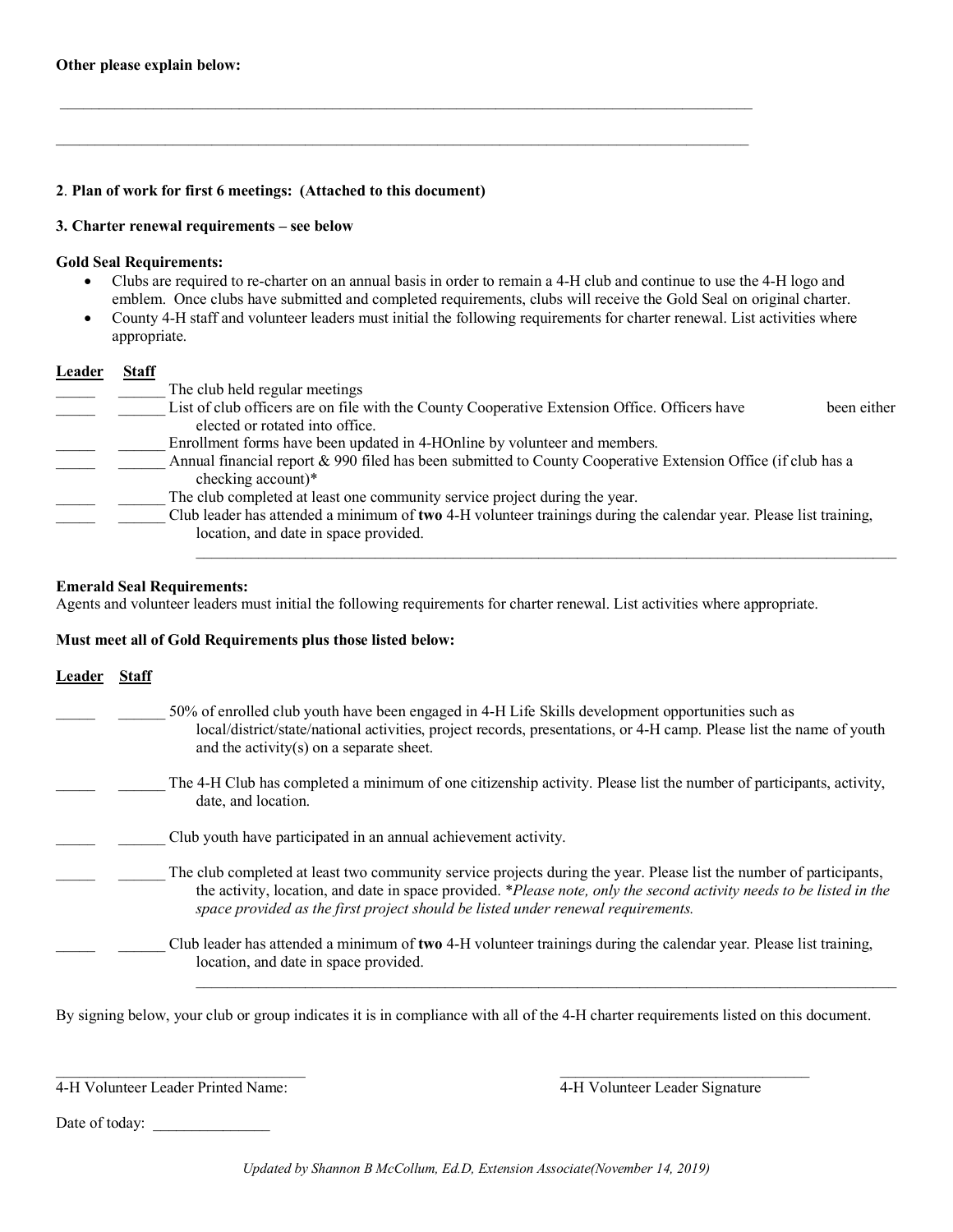**Club: (Please circle one)** Community - Home School - After School - Military **-** Spin

## **4-H Club Program of work**

Overall club goals for the year



L.

| ∼<br>∼   |  |
|----------|--|
| ◠<br>- 4 |  |

| <b>Date</b> | Program, Event, or Activity | <b>Committee or Person(s) Responsible</b> |
|-------------|-----------------------------|-------------------------------------------|
|             |                             |                                           |
|             |                             |                                           |
|             |                             |                                           |
|             |                             |                                           |
|             |                             |                                           |
|             |                             |                                           |
|             |                             |                                           |
|             |                             |                                           |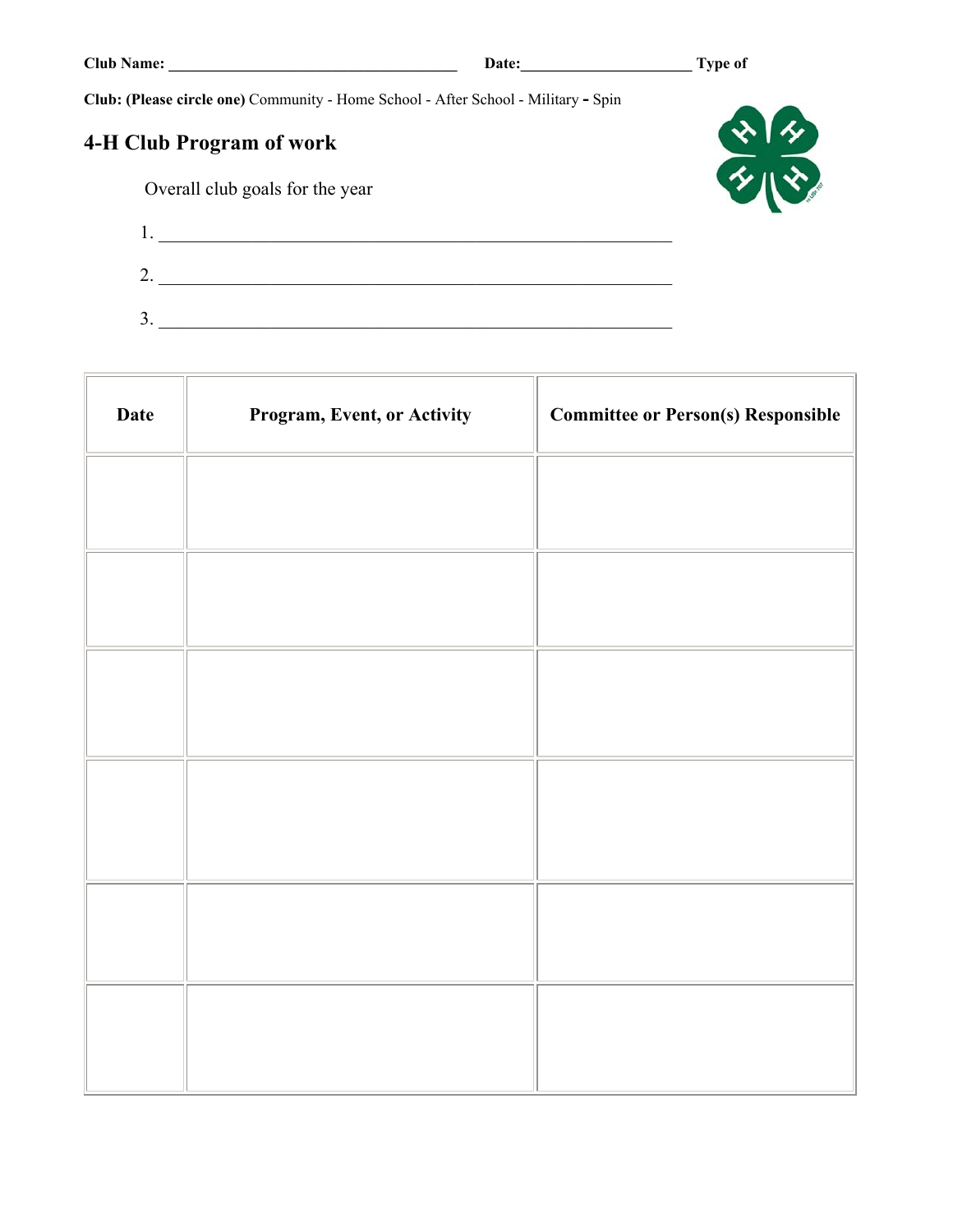## **4-H CLUB MEETING - Agenda Template**

(The following items should be discussed and completed at every Club meeting)

| Call meeting to order: Date             | Time: |
|-----------------------------------------|-------|
| Flag salute and 4–H pledge to be led by |       |

Member Roll Call:

Introduction of guests by:

Reading and Approval of minutes by:

Treasurer's Report by:

Correspondence Report by:

Officers' Reports by:

4–H Council Report by:

Committee Reports by:

Project Reports by:

Old Business:

**New Business:** 

Announcements:

Adjournment:

Educational Program introduced by:

Singing led by:

Recreation led by: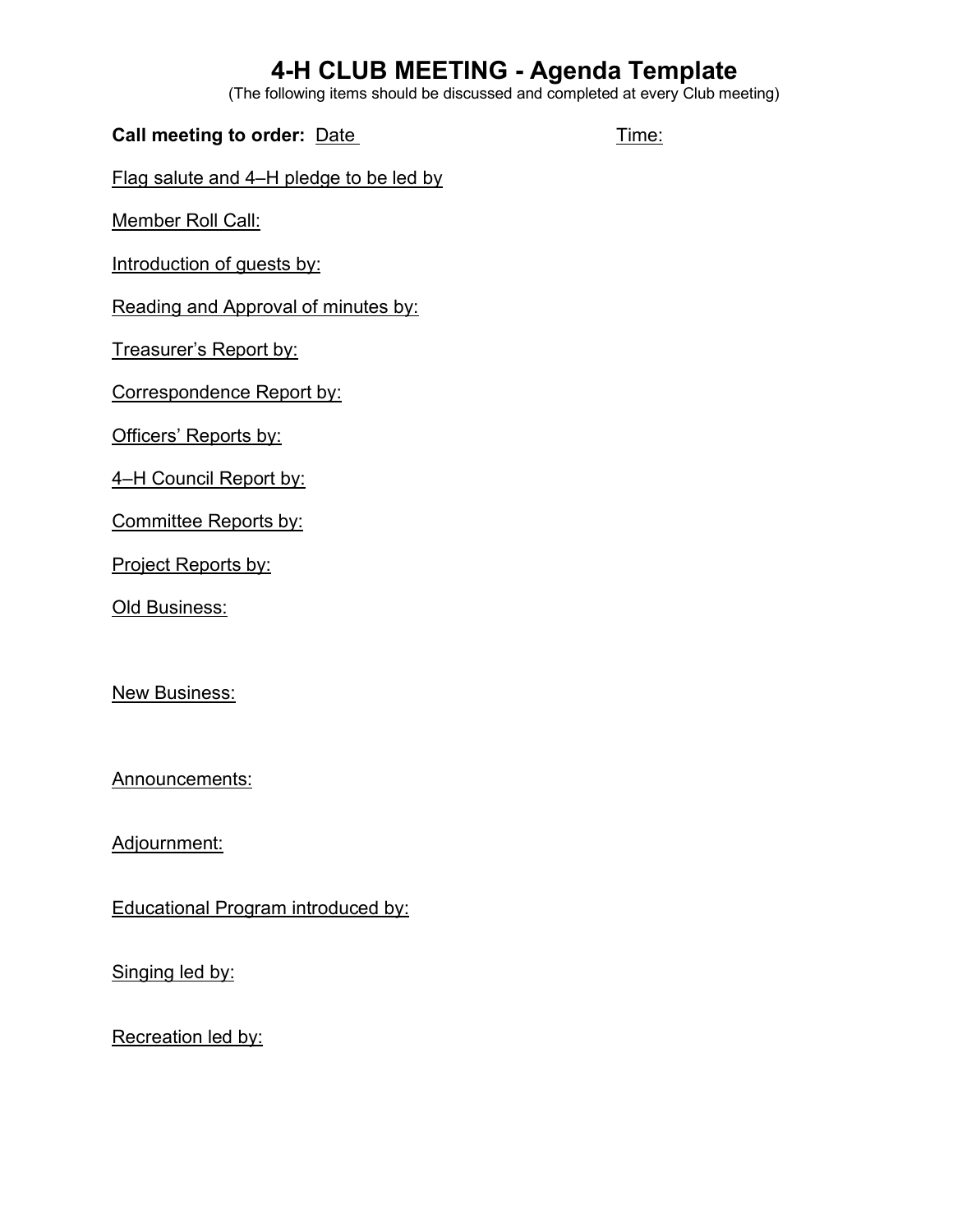## **Sample 4-H Club Bylaws**

| County: | 4-H Club: |
|---------|-----------|
|         |           |

Adopted: *(insert date here)*

## **ARTICLE I: Name and Objectives**

- Section 1: The name of this organization shall be the 4-H Club.
- Section 2. This shall be a nonprofit organization for the purpose of promoting education through 4-H club work.
- Section 3. The objectives of this organization shall be
	- i. To provide learning situations for the development of leadership, responsibility and effective citizenship.
	- ii. To provide educational opportunities for young people in <name of county>, enabling them to become knowledgeable and skilled in their selected project areas.
	- iii. To provide information and training through participation in 4-H activities as members' interests dictate.
	- iv. To help each member experience personal growth and achievement, as well as be of service to others.

## **ARTICLE II: Membership**

- Section 1. This club will follow current North Carolina 4-H policy requirements that define eligibility age for membership. Members will be accepted without regard to race, color, sex, disability, religion, or national origin. This club *<will or will not>* accept Cloverbud 4-H members. *<Optional: This club will accept a maximum number of members each year. Once capacity is met, enrollment will be closed for that 4-H program year until a vacancy occurs.>*
- Section 2. Any age-eligible youth who has completed individual enrollment (including name and address) in an organized, ongoing local 4-H unit, and is aware of his/her involvement in 4-H is considered a 4-H member. New members must complete a 4-H Enrollment Form at a regular club meeting before being accepted into membership of the club. All returning members must re-enroll using a 4-H Enrollment Form each 4-H program year.
- Section 3. Members are not required to pay dues but may be expected to participate in fund raising activities of the club.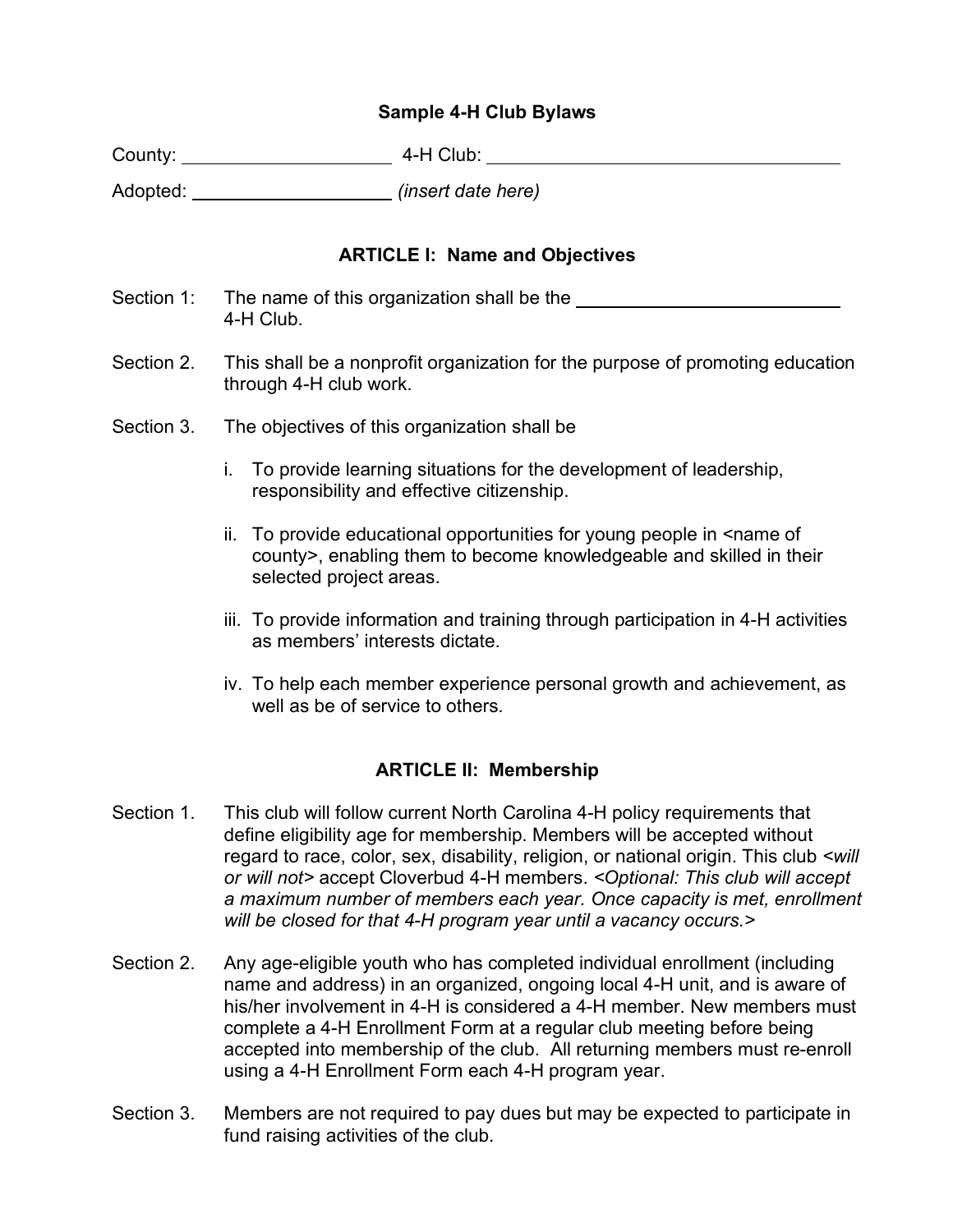Section 4. All members should be engaged in at least one 4-H educational project or activity each year, and will complete and turn in a project record form or other appropriate paperwork summarizing their educational activity.

## **ARTICLE III: Officers and Elections**

- Section 1. The officers of the club shall be president, vice-president, secretary, treasurer, *< add others according to club size & structure –for example; reporter, health officer, parliamentarian, recreation leader, historian, song leader, etc.>*.
- Section 2. Officers shall be elected annually from the membership. Officers shall serve for a term of one year beginning October 1 and shall not be eligible for the same office the following year. Any person appointed to fill an unexpired term may be eligible for the same office the following year.
	- Section 2a. A nominating committee shall be appointed by the president at least 30 days before the election of officers. It shall consist of three to seven members and one to two adult club leaders. This committee shall secure the consent of each nominee before placing his or her name on the proposed slate of officers.
- Section 3. The officers of the club shall constitute an executive committee.
- Section 4. Any officer position that becomes vacant shall be filled by a member appointed by the executive committee.
- Section 5. The president, with the approval of the executive committee, may appoint up to four additional members to official leadership roles as the need arises. Those appointed become members of the executive committee.

## **ARTICLE IV: Duties of Officers**

- Section 1. Duties of the president shall be
	- (a) To preside at all meetings of the club, enforce the bylaws and exercise supervision over the affairs of the club.
	- (b) To appoint standing and special committees.
	- (c) To serve as an ex-officio member of each committee, except the nominating committee.
- Section 2. Duties of the vice-president shall be
	- (a) To assist the president.
	- (b) To perform the duties of the president in the absence of that officer.
	- (c) To serve as chairman of the program committee.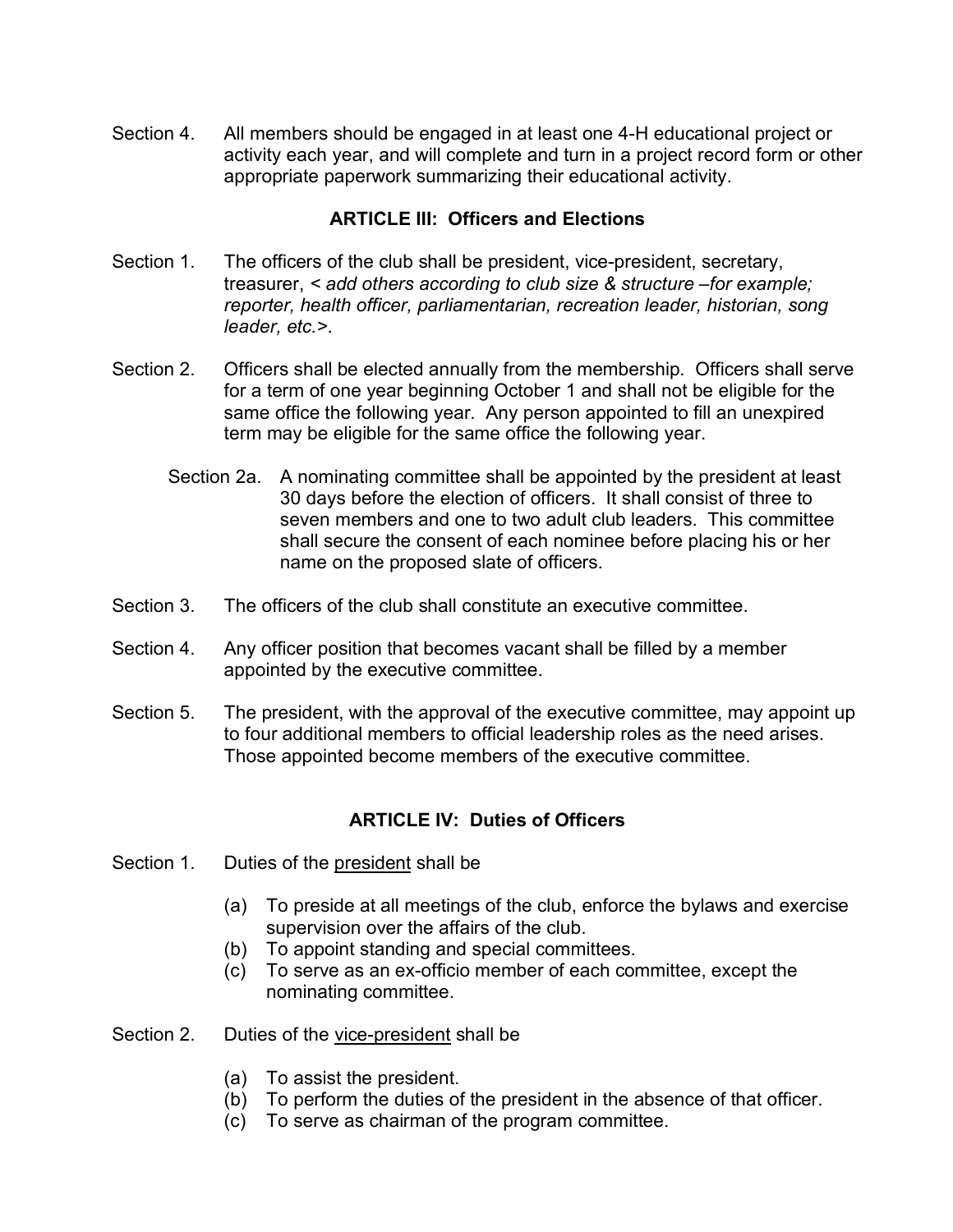- (d) To serve as an ex-officio member of each committee, except the nominating committee.
- Section 3. Duties of the secretary shall be
	- (a) To keep a full and correct record of all proceedings of the club.
	- (b) To have charge of club correspondence.
	- (c) To keep the roll and read the minutes at each meeting.
- Section 4. Duties of the treasurer shall be
	- (a) To help prepare a budget for approval by the club.
	- (b) To receive, hold and pay out all monies of the club as designated by the adopted budget. Any expenditures not included in the budget must be approved by the executive committee.
	- (c) To keep an accurate record of the receipt and expenditures of all funds.
	- (d) To present a financial statement when requested to do so.
	- (e) To serve as chairman of the finance committee.
- Section 5. Duties of the reporter shall be
	- (a) To report activities of the club to local news media.
	- (b) To report activities to the county Extension agent and/or in the county 4-H newsletter.
- Section 6. Duties of the parliamentarian shall be
	- (a) To provide advice to the presiding officer on parliamentary procedure.
	- (b) To instruct members in correct parliamentary procedure.
- Section 7. Duties of the health officer shall be
	- (a) To provide the club with the North Carolina 4-H health program
- materials.

(b) To provide suggested club activities that promote good health practices.

- Section 8. Duties of the recreation officer shall be
	- (a) To attend training and/or collect games and activities for club meetings.
	- (b) To conduct icebreakers and recreation at each club meeting or activity.
- Section 9. Duties of the song leader shall be
	- (a) To learn and/or collect songs to lead at 4-H clubs or activities.
	- (b) To lead appropriate songs, at 4-H meetings and activities when called upon to do so by the officers or club leaders.

*<Add other officers & duties as needed>*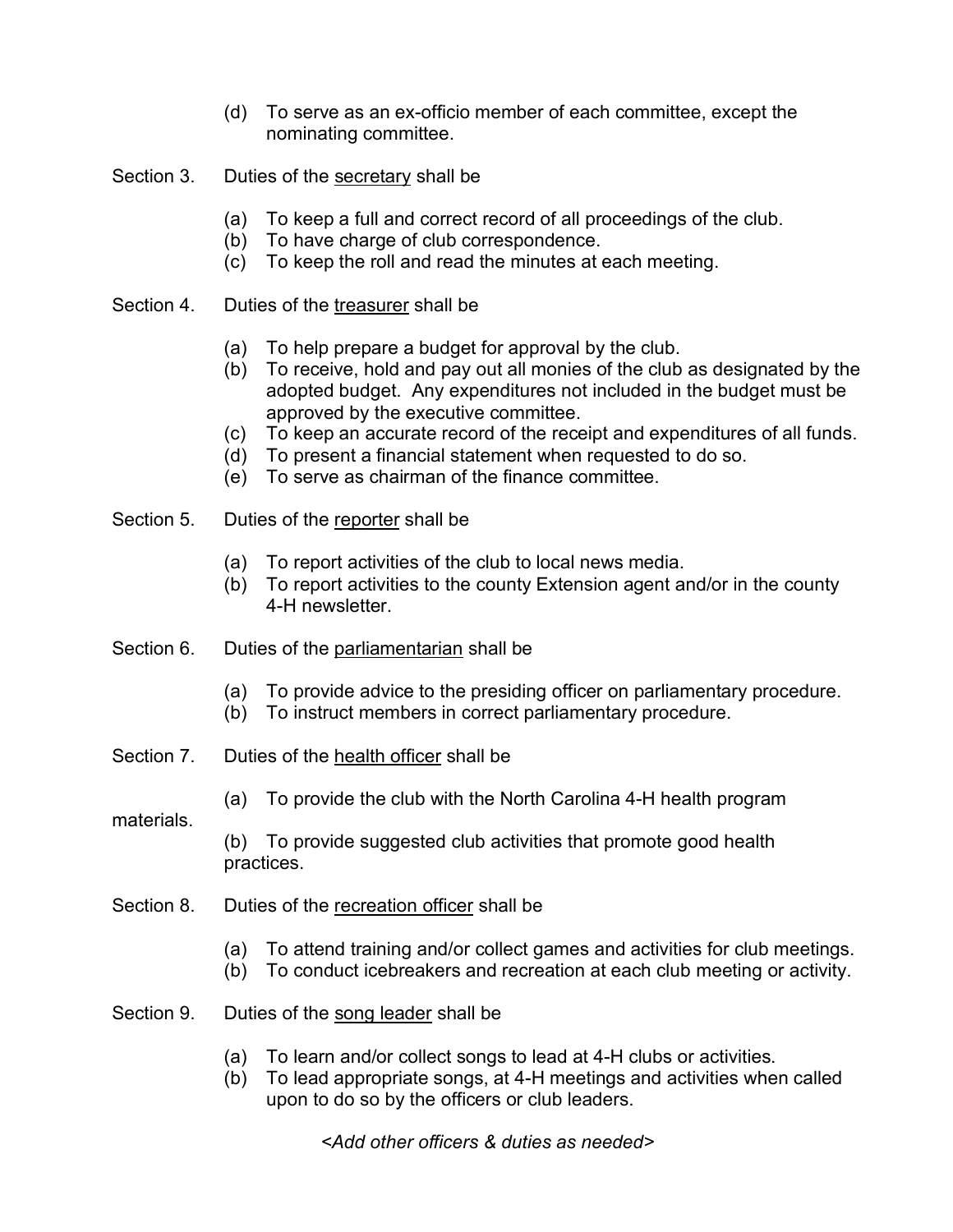## **ARTICLE V: Committees and Duties**

- Section 1. The standing committees of the club shall be *<Examples may include: finance, membership, program, social, community service, or others>*. These committees shall be appointed by the executive committee and the organizational club leader at the beginning of the year for a one-year term.
- Section 2. Duties of the standing committees shall be

## *<Select those which apply>*

- (a) Finance The finance committee shall have the responsibility of presenting a proposed budget to the club and arranging for an audit of the books when necessary. The committee shall also review the financial status of the club and make recommendations for fund-raising projects during the year. The committee shall assist the treasurer in completing the annual year end reports to submit to the county Extension Office.
- (b) Membership The membership committee shall encourage every eligible boy or girl in the neighborhood or community to become a 4-H member. The committee will also be responsible for securing and enrolling new members for the club, welcoming visitors and prospective members at club meetings, and providing new members with 4-H club information.
- (c) Program The program committee shall be responsible for all of the programs at the regular meetings. This includes planning the year's programs at the beginning of the club year and being responsible for each program during the year.
- (d) Social The social committee shall be responsible for providing recreation at each club meeting, for all special activities during the year, and for recruiting member families to provide refreshments and be hosts and hostesses for each regular meeting.
- (e) Community Service The community service committee shall be responsible for planning community service activities to involve all members of the club. Those activities should help the members develop personally as well as benefiting the community and county.
- Section 3. Other committees may be named as the need arises.

## **ARTICLE VI: Meetings**

Section 1. Regular meetings of this club shall be held on the of each month. *<Or, something similar to this: This club will meet a minimum of eight times per year. A calendar of meeting dates, times, and locations will be distributed to members.>*